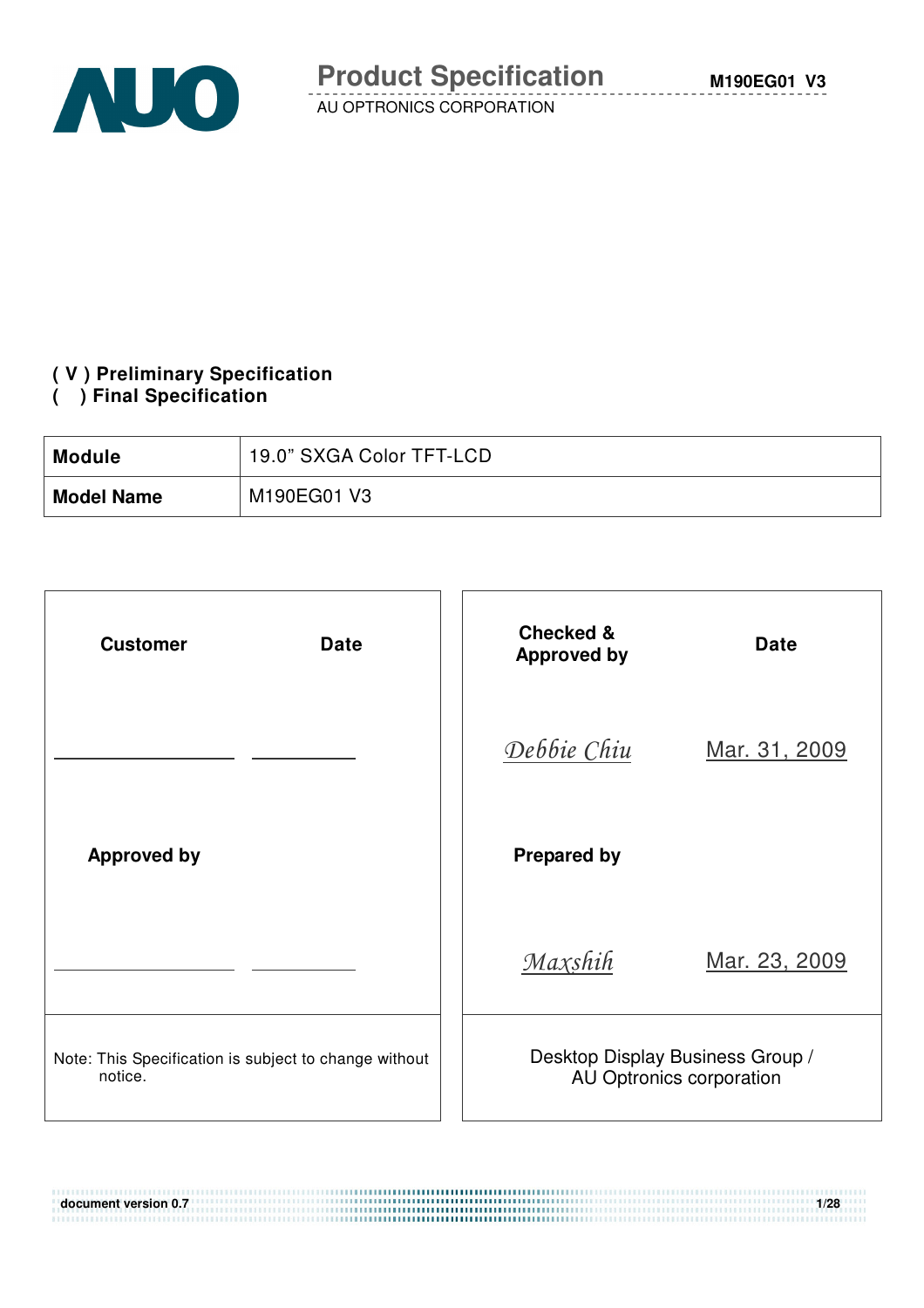

#### **Record of Revision**

|     | Version & Date Page<br><b>Old Description</b> |     |                                   | <b>New Description</b> | Remark |
|-----|-----------------------------------------------|-----|-----------------------------------|------------------------|--------|
| 0.1 | 2008/3/31                                     | All | <b>First Edition for Customer</b> |                        |        |

| document version 0.7 | 2/28 |
|----------------------|------|
|                      |      |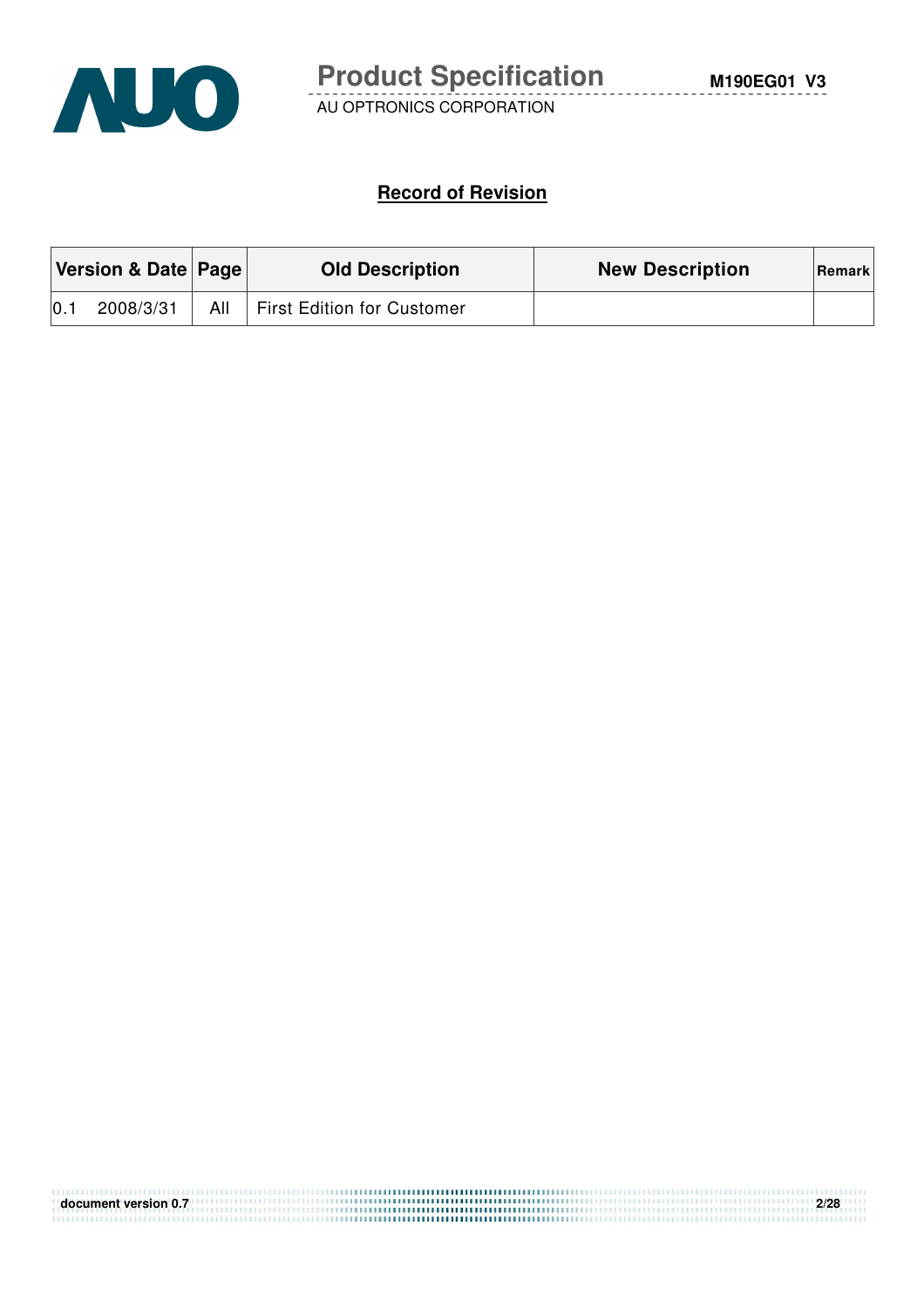

**Product Specification**<br>AU OPTRONICS CORPORATION

 $3/28$ 

# **Contents**

document version 0.7 **and 2.0** and 2.0 and 2.0 and 2.0 and 2.0 and 2.0 and 2.0 and 2.0 and 2.0 and 2.0 and 2.0 and 2.0 and 2.0 and 2.0 and 2.0 and 2.0 and 2.0 and 2.0 and 2.0 and 2.0 and 2.0 and 2.0 and 2.0 and 2.0 and 2.0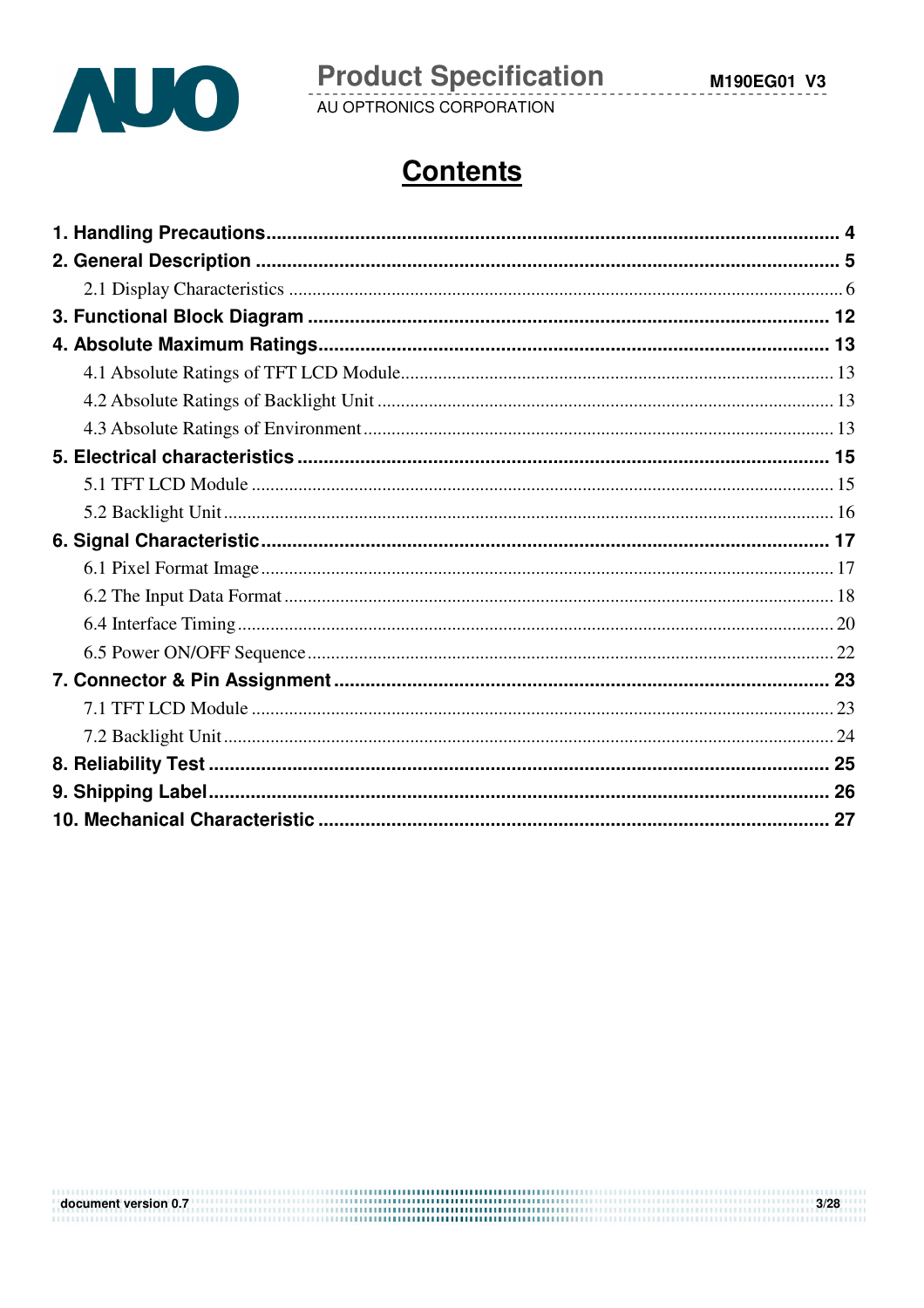

## **1. Handling Precautions**

- 1) Since front polarizer is easily damaged, pay attention not to scratch it.
- 2) Be sure to turn off power supply when inserting or disconnecting from input connector.
- 3) Wipe off water drop immediately. Long contact with water may cause discoloration or spots.
- 4) When the panel surface is soiled, wipe it with absorbent cotton or other soft cloth.
- 5) Since the panel is made of glass, it may break or crack if dropped or bumped on hard surface.
- 6) Since CMOS LSI is used in this module, take care of static electricity and insure human earth when handling.
- 7) Do not open or modify the Module Assembly.
- 8) Do not press the reflector sheet at the back of the module to any directions.
- 9) In case if a Module has to be put back into the packing container slot after once it was taken out from the container, do not press the center of the CCFL reflector edge. Instead, press at the far ends of the CCFL Reflector edge softly. Otherwise the TFT Module may be damaged.
- 10) At the insertion or removal of the Signal Interface Connector, be sure not to rotate nor tilt the Interface Connector of the TFT Module.
- 11) After installation of the TFT Module into an enclosure, do not twist nor bend the TFT Module even momentary. At designing the enclosure, it should be taken into consideration that no bending/twisting forces are applied to the TFT Module from outside. Otherwise the TFT Module may be damaged.
- 12) Cold cathode fluorescent lamp in LCD contains a small amount of mercury. Please follow local ordinances or regulations for disposal.
- 13) Small amount of materials having no flammability grade is used in the LCD module. The LCD module should be supplied by power complied with requirements of Limited Power Source (IEC60950 or UL1950), or be applied exemption.
- 14) The LCD module is designed so that the CCFL in it is supplied by Limited Current Circuit (IEC60950 or UL1950). Do not connect the CCFL in Hazardous Voltage Circuit.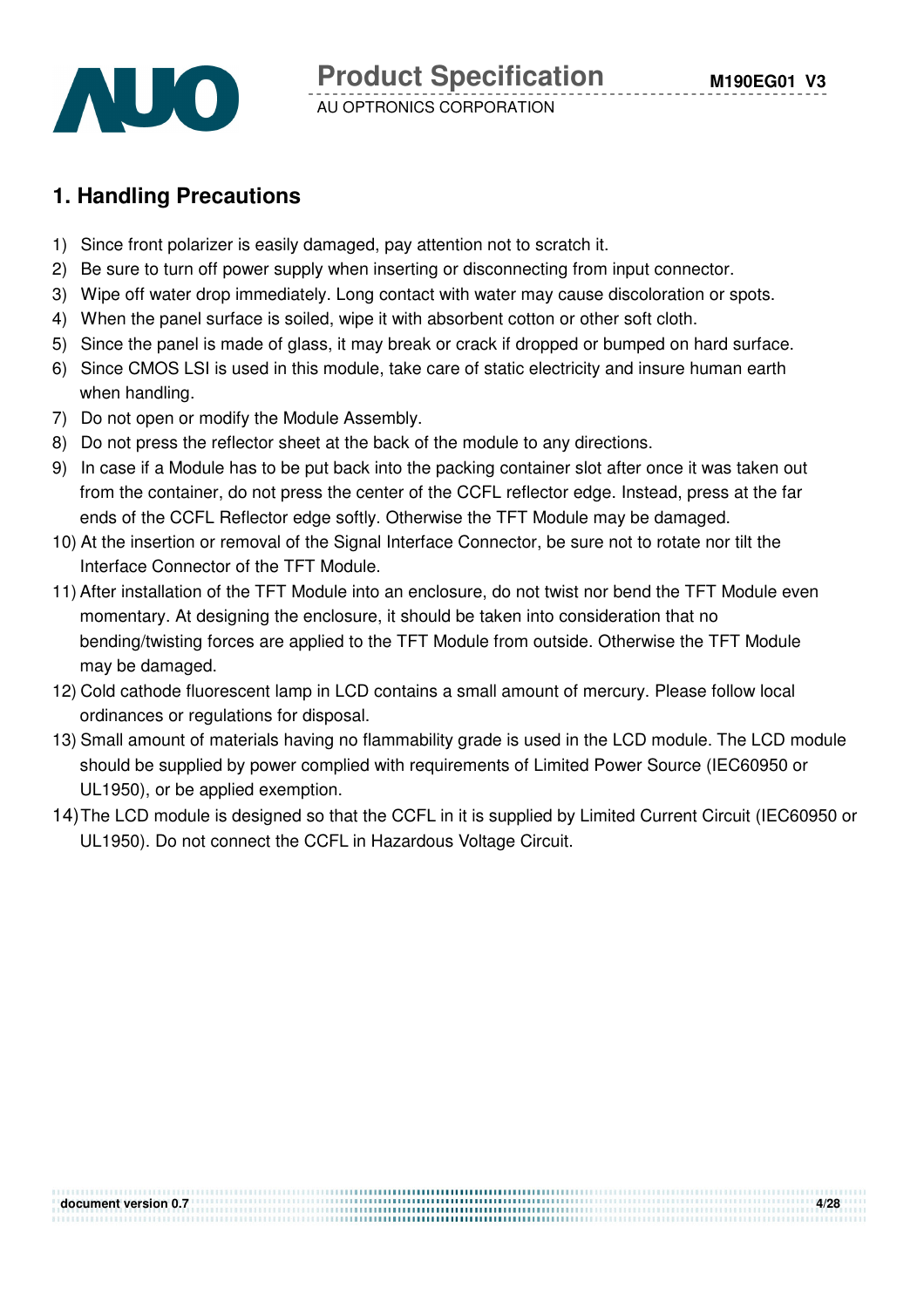

# **2. General Description**

M190EG01 V3 is a Color Active Matrix Liquid Crystal Display composed of a TFT-LCD panel, a driver circuit, and backlight system. The screen format is intended to support the SXGA (1280(H) x 1024(V)) screen and 16.7M colors 8-bits. All input signals are LVDS interface compatible. Inverter card of backlight is not included. M190EG01 V3 is designed for a general display unit.

| document version 0.7 | 5/28 |
|----------------------|------|
|                      |      |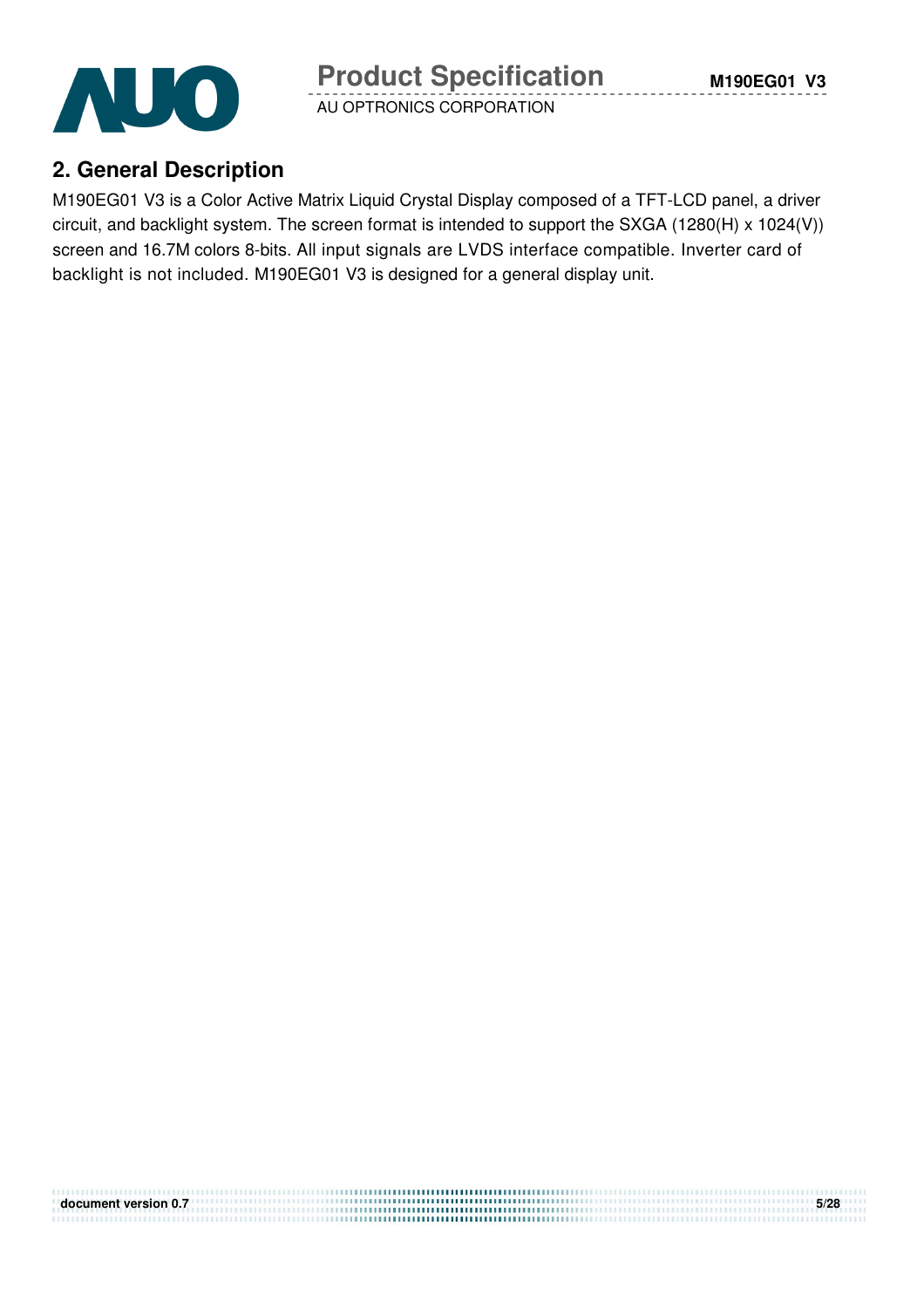

**M190EG01 V3**



AU OPTRONICS CORPORATION

## **2.1 Display Characteristics**

The following items are characteristics summary on the table under 25  $\degree$ C condition:

| <b>Items</b>                                                     | <b>Unit</b>                       | <b>Specifications</b>                           |
|------------------------------------------------------------------|-----------------------------------|-------------------------------------------------|
| Screen Diagonal                                                  | [mm]                              | 482.6 (19.0")                                   |
| <b>Active Area</b>                                               | [mm]                              | 376.32 (H) x 301.056 (V)                        |
| Pixels H x V                                                     |                                   | 1280(x3) x 1024                                 |
| <b>Pixel Pitch</b>                                               | [mm]                              | 0.294 (per one triad) $\times$ 0.294            |
| Pixel Arrangement                                                |                                   | R.G.B. Vertical Stripe                          |
| Display Mode                                                     |                                   | Normally Black                                  |
| <b>White Luminance</b>                                           | $\lceil cd/m^2 \rceil$            | 300 (center, Typ) @ 7.5mA                       |
| <b>Contrast Ratio</b>                                            |                                   | 1300 : 1 (Typ)                                  |
| Optical ResponseTime                                             | [msec]                            | 8ms GTG (Avg. Typ.); 20 ms(Typ, on/off)         |
| Nominal Input Voltage VDD                                        | [Volt]                            | $+5.0V$                                         |
| <b>Power Consumption</b>                                         | [Watt]                            | 28 W (Typ)<br>(w/o Inverter, All white pattern) |
| Weight                                                           | [Grams]                           | 2500 (Typ); 2700 (Max)                          |
| Physical Size (H x V x D)                                        | [mm]                              | 396 (H) x 324 (V) x 17.5 (D) (Typ)              |
| <b>Electrical Interface</b>                                      |                                   | Dual channel LVDS                               |
| <b>Surface Treatment</b>                                         |                                   | Hard-coating (3H), Non-Glare treatment          |
| <b>Support Color</b>                                             |                                   | 16.7M colors 8-bits                             |
| <b>Temperature Range</b><br>Operating<br>Storage (Non-Operating) | $\lceil{^{\circ}C}\rceil$<br>[°C] | 0 to $+50$<br>$-20$ to $+60$                    |
| RoHS Compliance                                                  |                                   | RoHS Compliance                                 |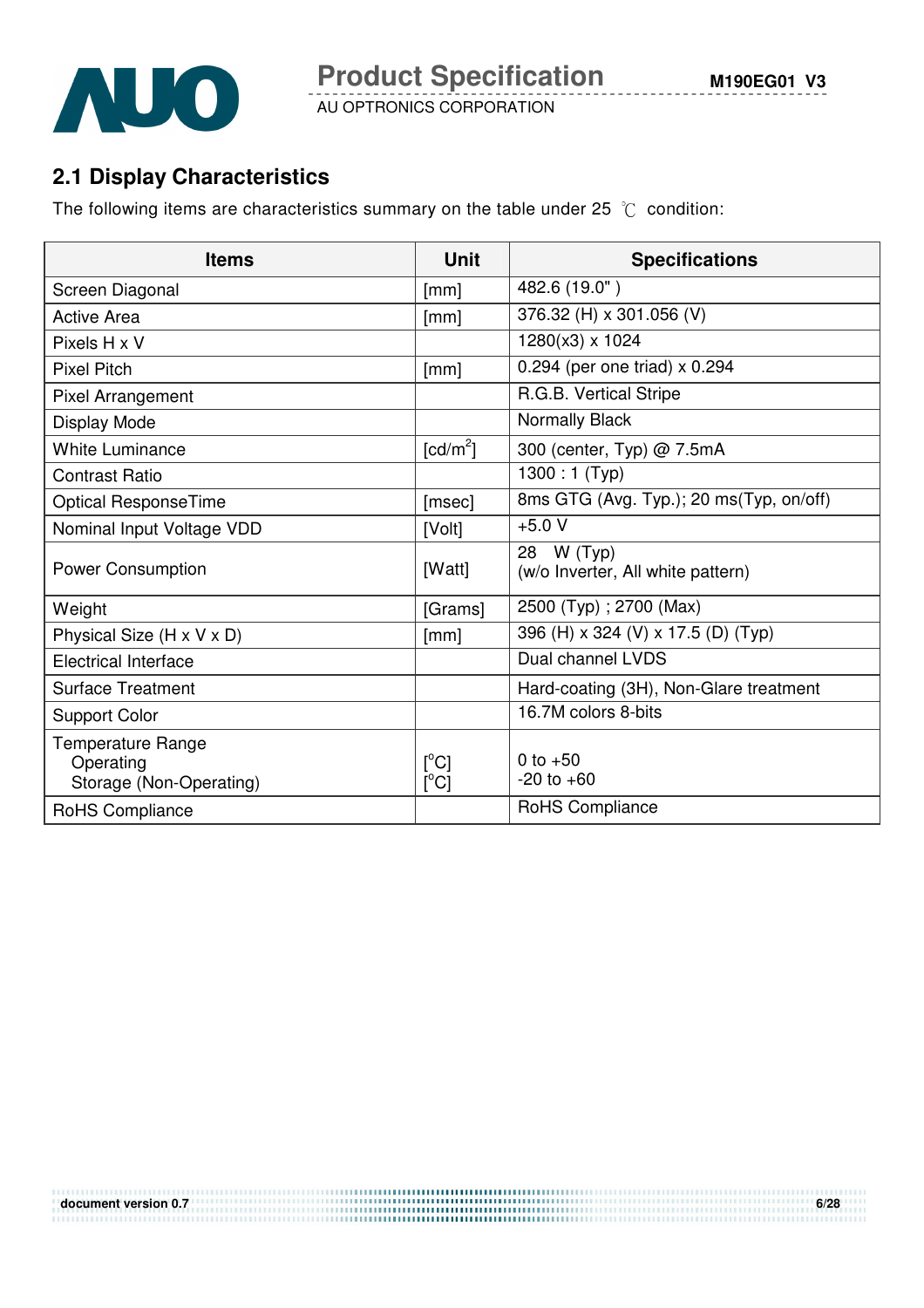

**Product Specification** 

**M190EG01 V3**

AU OPTRONICS CORPORATION

# **2.2 Optical Characteristics**

The optical characteristics are measured under stable conditions at  $25^{\circ}$  (Room Temperature):

| Item                                       | <b>Unit</b>          | <b>Conditions</b>       |                   | Min.                     | Typ.           | Max.                     | <b>Note</b>             |
|--------------------------------------------|----------------------|-------------------------|-------------------|--------------------------|----------------|--------------------------|-------------------------|
| <b>Viewing Angle</b>                       | [degree]             | Horizontal<br>$CR = 10$ | (Right)<br>(Left) | 75<br>75                 | 89<br>89       |                          | $\mathbf{1}$            |
|                                            |                      | Vertical<br>$CR = 10$   | (Up)<br>(Down)    | 75<br>75                 | 89<br>89       |                          |                         |
| <b>Luminance Uniformity</b>                | [%]                  | 9 Points                |                   | 75                       | 80             |                          | 2, 3                    |
|                                            |                      | Rising                  |                   |                          | 15             | 25                       | 4,6                     |
| Response time                              | [msec]               | Falling                 |                   |                          | 5              | 15                       | 4,6                     |
|                                            |                      | $Rising + Falling$      |                   |                          | 20             | 40                       | 4,6                     |
|                                            |                      | Grey to Grey (Avg.)     |                   | $\overline{\phantom{0}}$ | 8              | 16                       | 4,6                     |
|                                            |                      | Red x                   |                   | 0.617                    | 0.647          | 0.677                    |                         |
|                                            |                      | Red y                   |                   | 0.31                     | 0.34           | 0.37                     |                         |
|                                            |                      | Green x                 | 0.263<br>0.293    |                          | 0.323          |                          |                         |
| Color / Chromaticity<br>Coordinates        |                      | Green y                 |                   | 0.571                    | 0.601          | 0.641                    | $\overline{\mathbf{4}}$ |
| (CIE 1931)                                 |                      | Blue x                  |                   | 0.112                    | 0.142          | 0.172                    |                         |
|                                            |                      | Blue y                  |                   | 0.037                    | 0.067          | 0.099                    |                         |
|                                            |                      | White x                 |                   | 0.283                    | 0.313          | 0.34                     |                         |
|                                            |                      | White y                 |                   | 0.299                    | 0.329          | 0.359                    |                         |
| <b>Black Luminance</b><br>(At CCFL=7.5mA)  | [cd/m <sup>2</sup> ] |                         |                   |                          | 0.15           | 0.5                      | $\overline{\mathbf{4}}$ |
| <b>White Luminance</b><br>(At CCFL= 7.5mA) | [cd/m <sup>2</sup> ] |                         |                   | 240                      | 300            |                          | 4                       |
| <b>Contrast Ratio</b>                      |                      |                         |                   | 1000                     | 2000           | $\overline{\phantom{0}}$ | 4                       |
| Cross Talk (At 75Hz)                       | [%]                  |                         |                   | $\blacksquare$           | $\blacksquare$ | 1.5                      | 5                       |
| Flicker                                    | [dB]                 |                         |                   | $\blacksquare$           |                | $-20$                    | $\overline{7}$          |
| C.G.L                                      |                      | $\Delta$ u'v'           |                   | -                        | 0.02           | $\overline{\phantom{a}}$ |                         |

Optical Equipment: BM-5A, PR880, SR3, CS1000 or equivalent.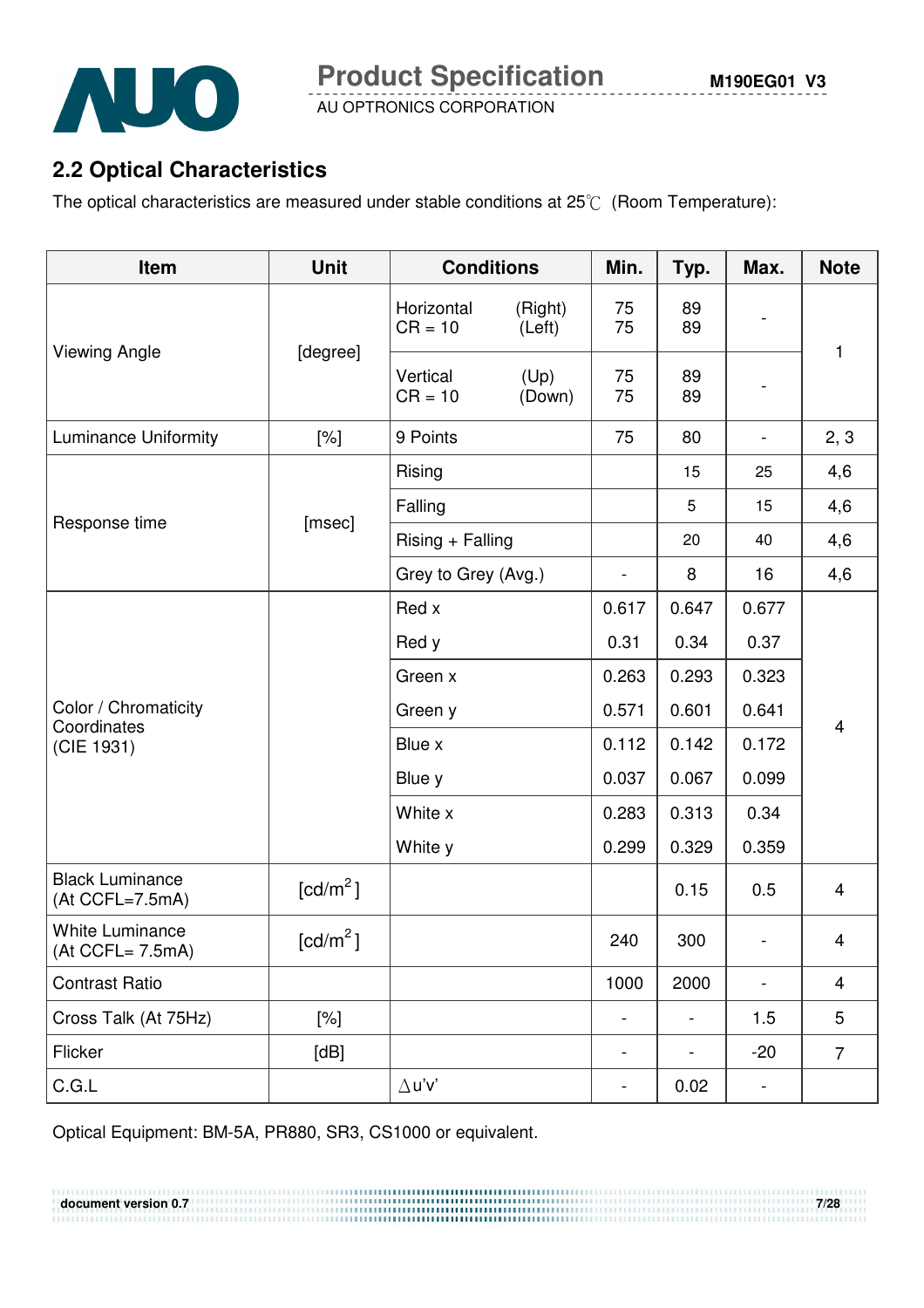



Note 1: Definition of viewing angle

Viewing angle is the measurement of contrast ratio  $\geq$  10, at the screen center, over a 180° horizontal and 180° vertical range (off-normal viewing angles). The 180° viewing angle range is broken down as follows; 90° ( $\theta$ ) horizontal left and right and 90° ( $\Phi$ ) vertical, high (up) and low (down). The

measurement direction is typically perpendicular to the display surface with the screen rotated about its center to develop the desired measurement viewing angle.



Note 2: 9 points position



Note 3: The luminance uniformity of 9 points is defined by dividing the maximum luminance values by the minimum test point luminance

$$
\delta_{W9} = \frac{\text{Minimum Luminance of 9 points}}{\text{Maximum Luminance of 9 points}}
$$
\ndocument version 0.7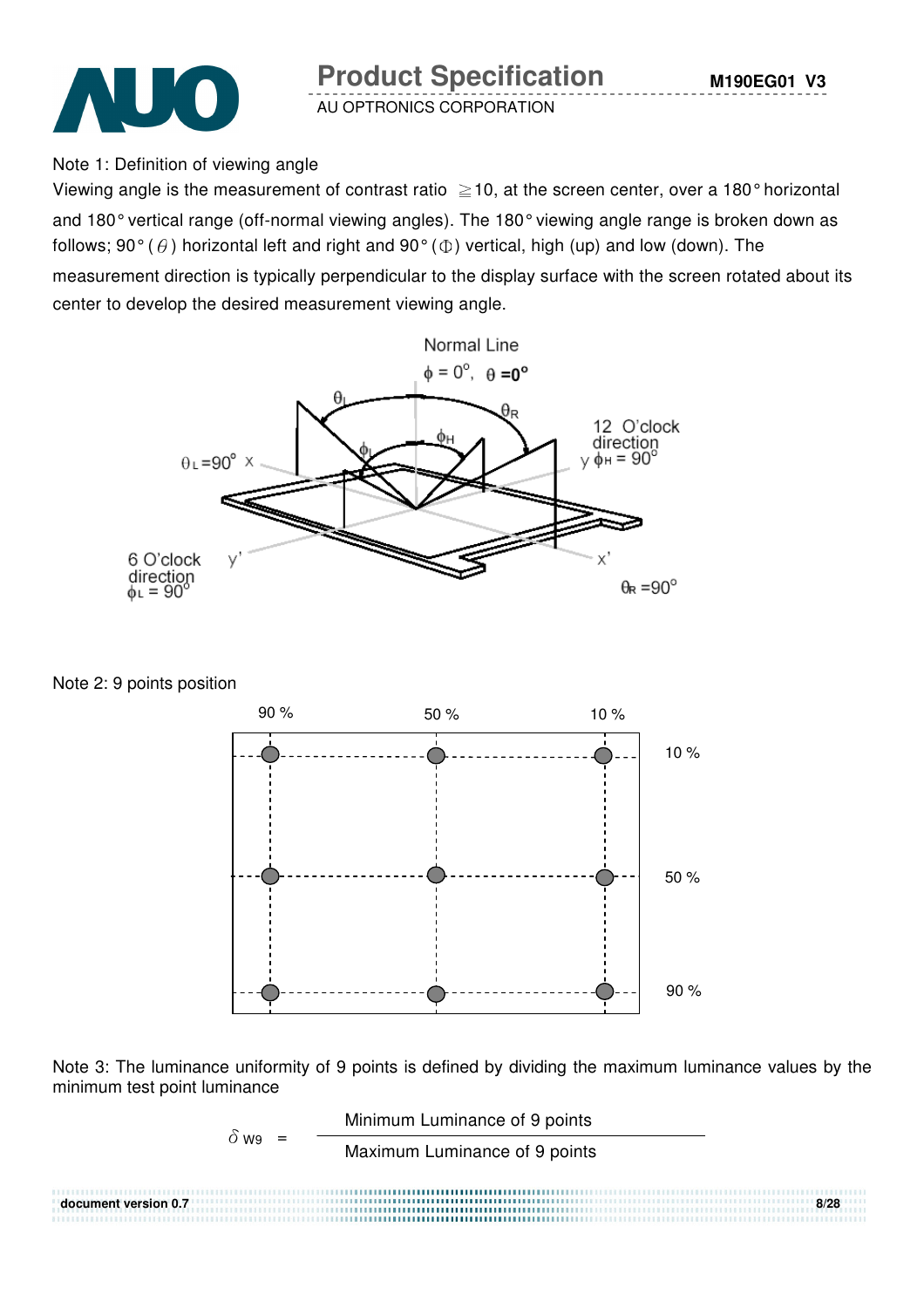

#### Note 4: Measurement method

The LCD module should be stabilized at given temperature for 30 minutes to avoid abrupt temperature change during measuring. In order to stabilize the luminance, the measurement should be executed after lighting Backlight for 30 minutes in a stable, windless and dark room.



Note 5: Definition of Cross Talk (CT)  $CT = | YB - YA | / YA \times 100 (%)$ 

#### **Where**

YA = Luminance of measured location without gray level 0 pattern (cd/m2)

 $YB =$  Luminance of measured location with gray level 0 pattern (cd/m2)

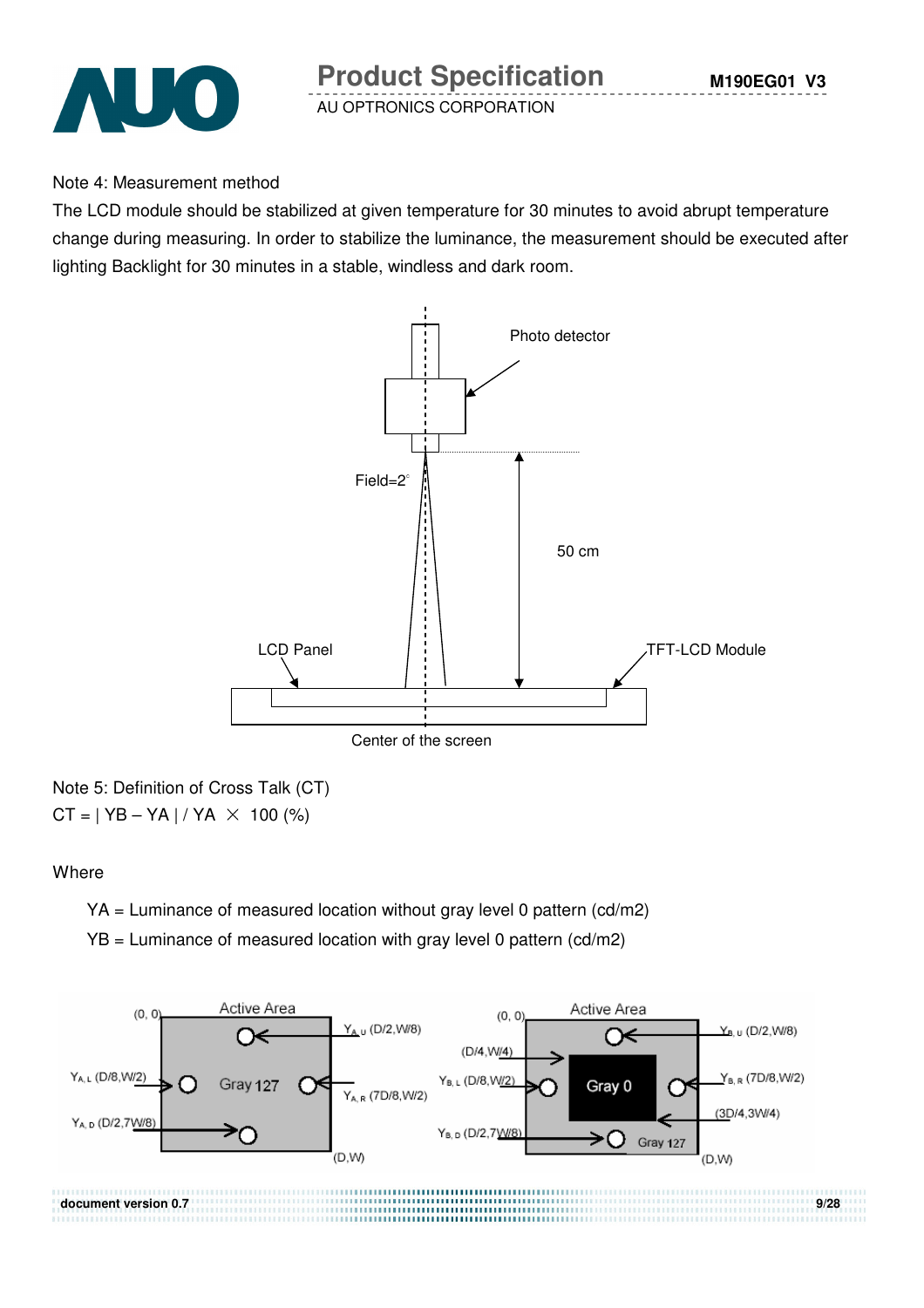

#### Note 6: Definition of response time:



#### Algorithm:

 $|\text{Level A - Level B}| \ge 16$  then the average of Grey-to-Grey response time is 8ms. (F= 60 Hz).

 $Tr_R(rising time; from "All Black" to "All White") + Tr_F(Falling time; from "All White" to "All Black") = 20ms(typ).$ 

| document version 0.7 | 10/28 |
|----------------------|-------|
|                      |       |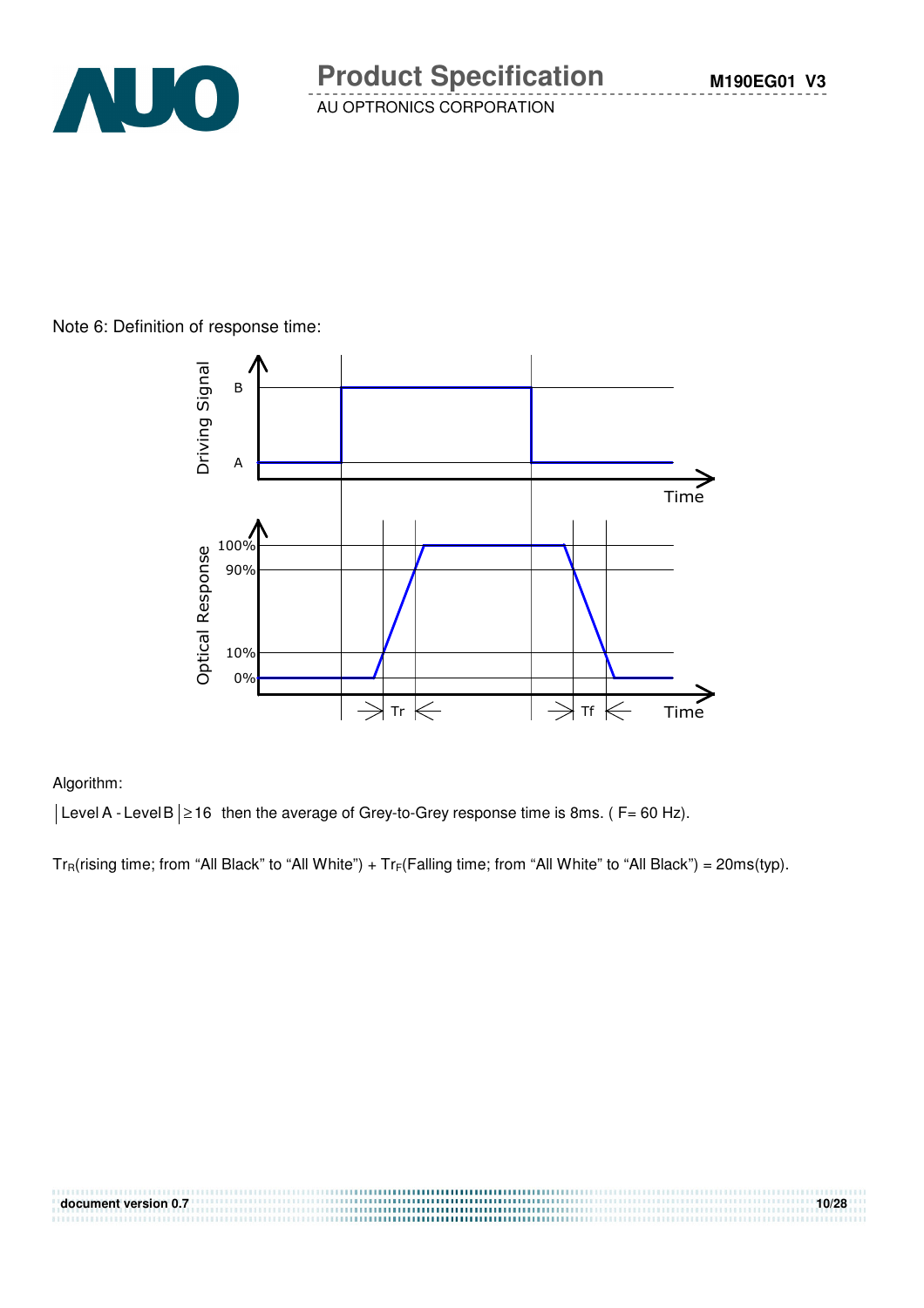

Note 7: Subchecker Pattern



Method: Record dBV & DC value with (WESTAR)TRD-100



Flicker (dB) =  $20 \log \frac{1000 \text{ GeV}}{DC}$  Level Flicker (dB) =  $20 \log \frac{\text{AC Level(at 30 Hz)}}{\text{DG L}}$ 

**document version 0.7 11/28**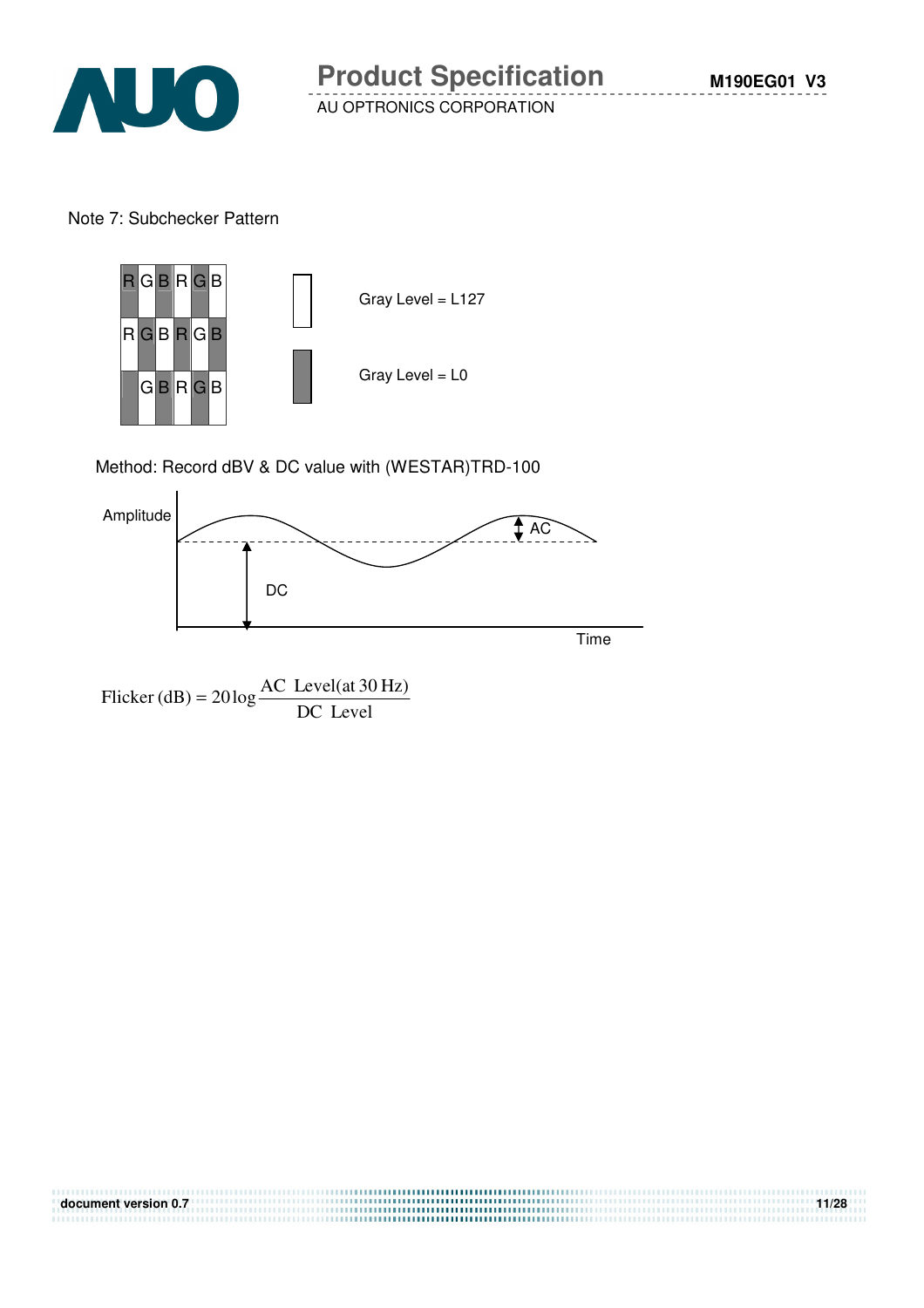

**M190EG01 V3**

AU OPTRONICS CORPORATION

# **3. Functional Block Diagram**

The following diagram shows the functional block of the 19.0 inches Color TFT-LCD Module:



**document version 0.7 12/28**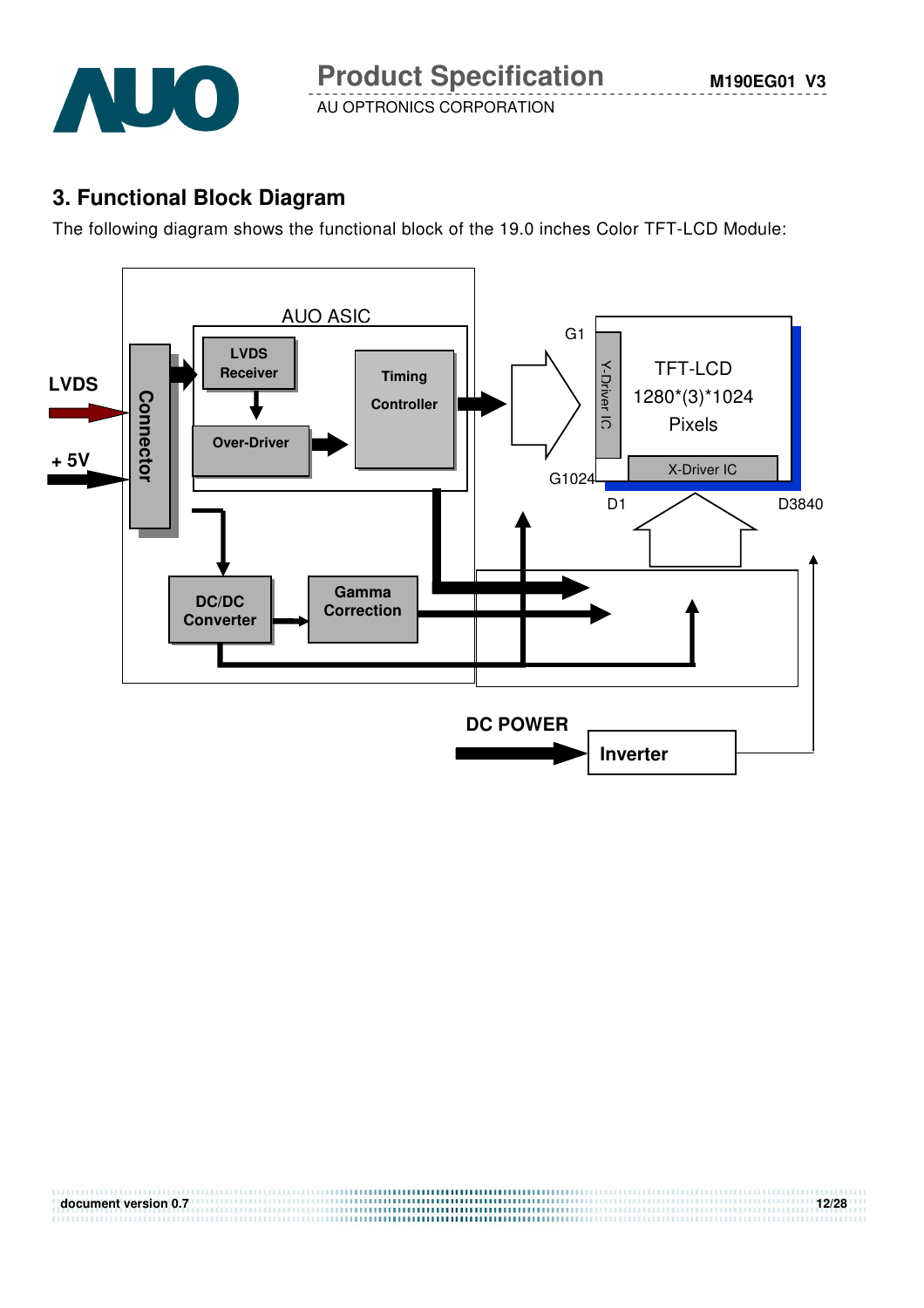

### **4. Absolute Maximum Ratings**

Absolute maximum ratings of the module is as following:

#### **4.1 Absolute Ratings of TFT LCD Module**

| Item                       | <b>Symbol</b> | Min.   | Max. | Unit   | <b>Conditions</b> |
|----------------------------|---------------|--------|------|--------|-------------------|
| Logic/LCD Drive<br>Voltage | VDD           | $-0.3$ | $+6$ | [Volt] | Note 1, 2         |

### **4.2 Absolute Ratings of Backlight Unit**

| <b>Item</b>         | <b>Symbol</b> | Min.           | Max. | Unit       | <b>Conditions</b> |
|---------------------|---------------|----------------|------|------------|-------------------|
| <b>CCFL Current</b> | <b>ICFL</b>   | $\blacksquare$ |      | $[mA]$ rms | Note 1, 2         |

# **4.3 Absolute Ratings of Environment**

| <b>Item</b>                  | <b>Symbol</b> | Min. | Max.  | <b>Unit</b>                | <b>Conditions</b> |  |
|------------------------------|---------------|------|-------|----------------------------|-------------------|--|
| <b>Operating Temperature</b> | TOP           |      | $+50$ | $\mathop{\rm [^{\circ}Cl}$ | Note 3            |  |
| <b>Operation Humidity</b>    | <b>HOP</b>    | 5    | 90    | [%RH]                      |                   |  |
| Storage Temperature          | TST           | -20  | $+60$ | $\mathop{\rm l}{\rm ^oCl}$ |                   |  |
| <b>Storage Humidity</b>      | <b>HST</b>    | 5    | 90    | [%RH]                      |                   |  |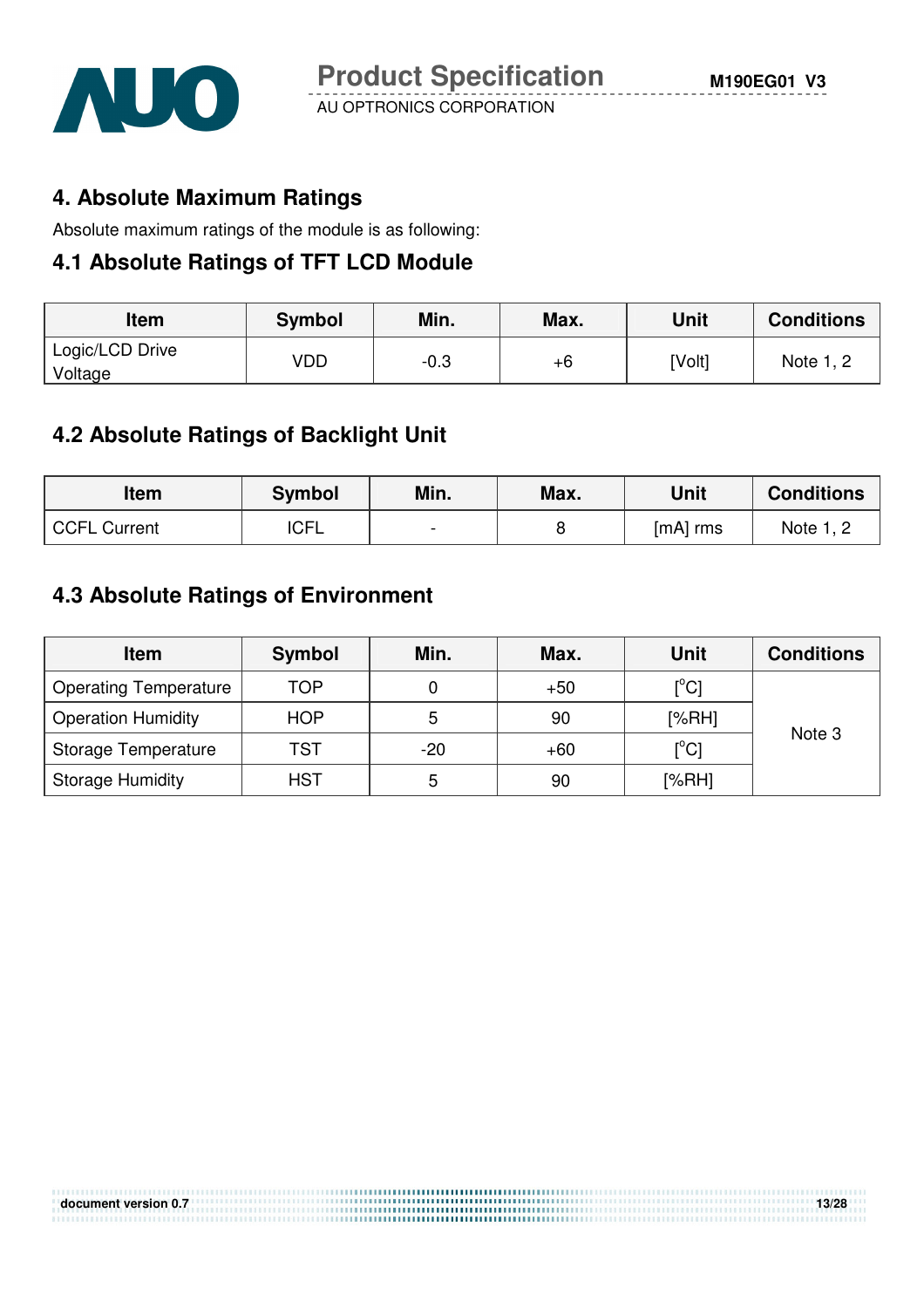

Note 1: With in Ta=  $25^{\circ}$ C

Note 2: Permanent damage to the device may occur if exceed maximum values

Note 3: For quality performance, please refer to AUO IIS (Incoming Inspection Standard).

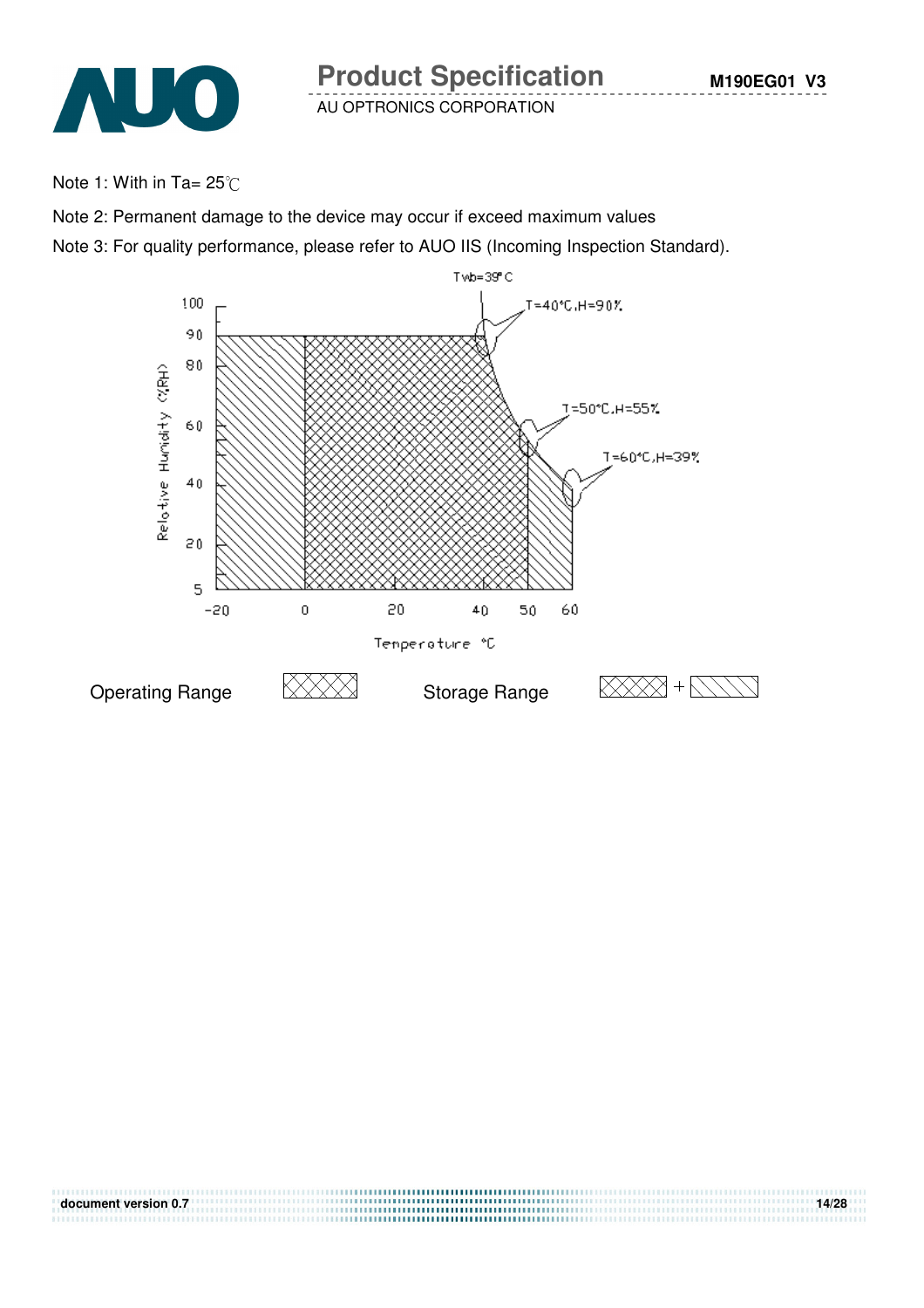

### **5. Electrical characteristics**

#### **5.1 TFT LCD Module**

### **5.1.1 Power Specification**

Input power specifications are as follows:

| <b>Symble</b> | <b>Parameter</b>           | Min.                     | Typ. | Max. | <b>Unit</b> | <b>Condition</b>                                      |
|---------------|----------------------------|--------------------------|------|------|-------------|-------------------------------------------------------|
| <b>VDD</b>    | Logic/LCD Drive<br>Voltage | 4.5                      | 5.0  | 5.5  | [Volt]      | ±10%                                                  |
| <b>IDD</b>    | Input Current              | $\overline{\phantom{a}}$ | 1.50 | 1.80 | [A]         | VDD= 5.0V, All White Pattern<br>At 75Hz               |
| <b>PDD</b>    | <b>VDD Power</b>           | $\blacksquare$           | 7.5  | 9.0  | [Watt]      | VDD= 5.0V, All White Pattern<br>At $75Hz$ ,<br>Note 1 |
| <b>IRush</b>  | Inrush Current             | $\overline{\phantom{a}}$ | 2    | 3    | [A]         | Note 2                                                |

Note 1: The variance of VDD power consumption is ±10%.

Note 2: Measurement conditions:



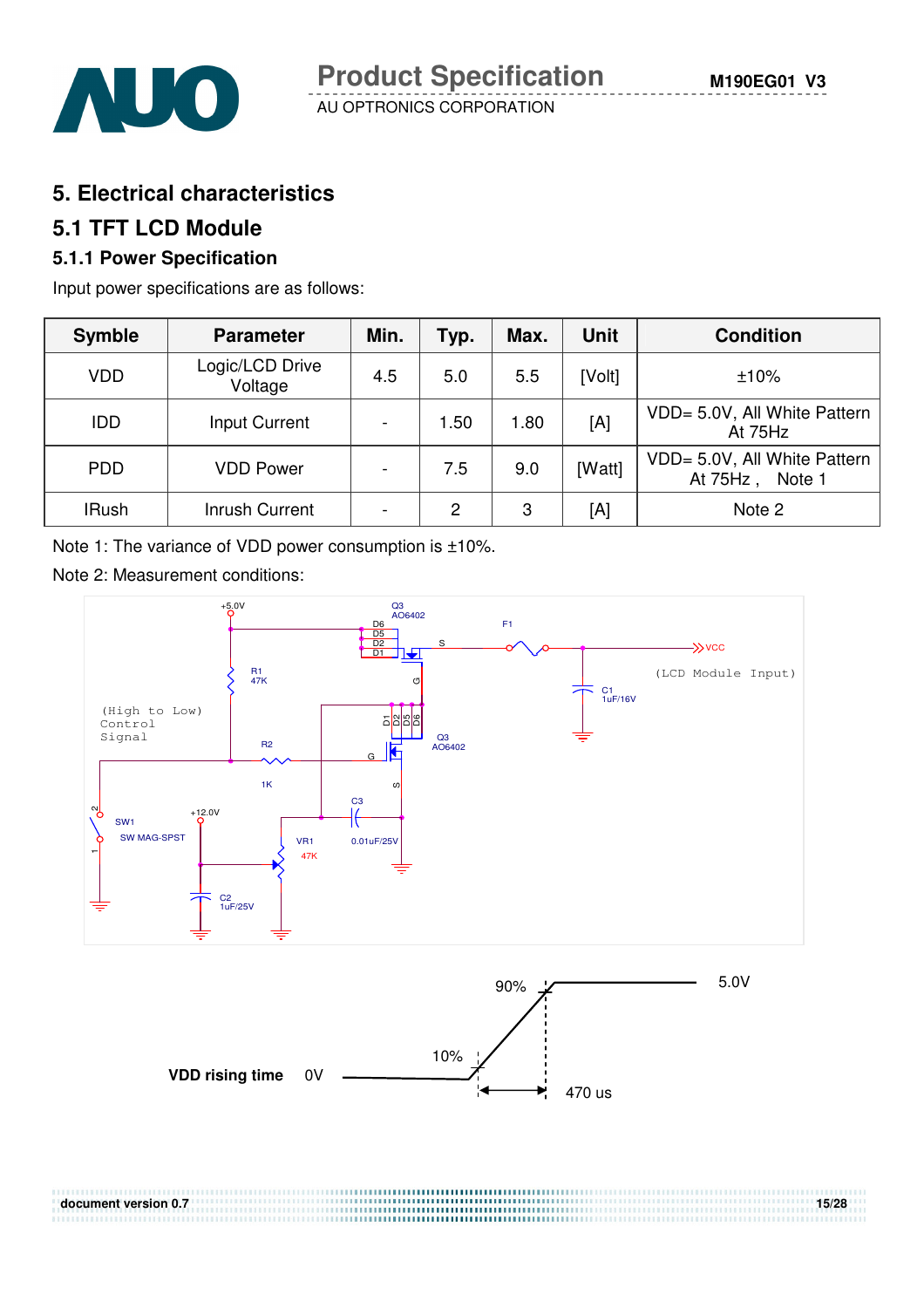

### **5.2 Backlight Unit**

Parameter quideline for CCFL Inverter is under stable conditions at  $25\degree$  (Room Temperature):

| <b>Parameter</b>                                 | Min.   | Typ.           | Max.        | <b>Unit</b> | <b>Condition</b> |
|--------------------------------------------------|--------|----------------|-------------|-------------|------------------|
| <b>CCFL Standard Current(ISCFL)</b>              | 7.0    | 7.5            | 8.0         | $[mA]$ rms  | Note 2           |
| <b>CCFL Operation Current (IRCFL)</b>            | 3.0    | 7.5            | 8.0         | $[mA]$ rms  | Note 2           |
| <b>CCFL Frequency(FCFL)</b>                      | 40     | 60             | 80          | [KHz]       | Note $3,4$       |
| CCFL Ignition Voltage(ViCFL, $Ta = 0^{\circ}$ C) | 1690   |                |             | [Volt] rms  | Note 5           |
| CCFL Ignition Voltage(ViCF, $Ta = 25^{\circ}$ C) | 1300   | $\overline{a}$ |             | [Volt] rms  |                  |
| <b>CCFL Operation Voltage (VCFL)</b>             |        | 653<br>@7.5mA  | 796<br>@3mA | [Volt] rms  | Note 6           |
| <b>CCFL Power Consumption(PCFL)</b>              |        | 19.6           | 20.56       | [Watt]      | Note 6           |
| <b>CCFL Life Time(LTCFL)</b>                     | 40,000 | 50,000         |             | [Hour]      | Note 7           |

Note 1: Typ. are AUO recommended design points.

- \*1 All of characteristics listed are measured under the condition using the AUO test inverter.
- \*2 In case of using an inverter other than listed, it is recommended to check the inverter carefully. Sometimes, interfering noise stripes appear on the screen, and substandard luminance or flicker at low power may happen.
- \*3 In designing an inverter, it is suggested to check safety circuit very carefully. Impedance of CCFL, for instance, becomes more than 1 [M ohm] when CCFL is damaged.
- \*4 Generally, CCFL has some amount of delay time after applying kick-off voltage. It is recommended to keep on applying kick-off voltage for 1 [Sec] until discharge.
- \*5 Reducing CCFL current increases CCFL discharge voltage and generally increases CCFL discharge frequency. So all the parameters of an inverter should be carefully designed so as not to produce too much leakage current from high-voltage output of the inverter.
- Note 2: CCFL standard current is measured at  $25\pm2^{\circ}$ .
- Note 3: CCFL discharge frequency should be carefully determined to avoid interference between inverter and TFT LCD.
- Note 4: The frequency range will not affect to lamp life and reliability characteristics.
- Note 5: CCFL inverter should be able to give out a power that has a generating capacity of over 1,690 voltage. Lamp units need 1,690 voltage minimum for ignition.
- Note 6: The variance of CCFL power consumption is ±10%. Calculator value for reference (ISCFL × VCFL ×  $4 = PCFL$
- Note 7: Definition of life: brightness becomes 50%. The typical life time of CCFL is on the condition at 7.5 mA lamp current.

**document version 0.7** 16/28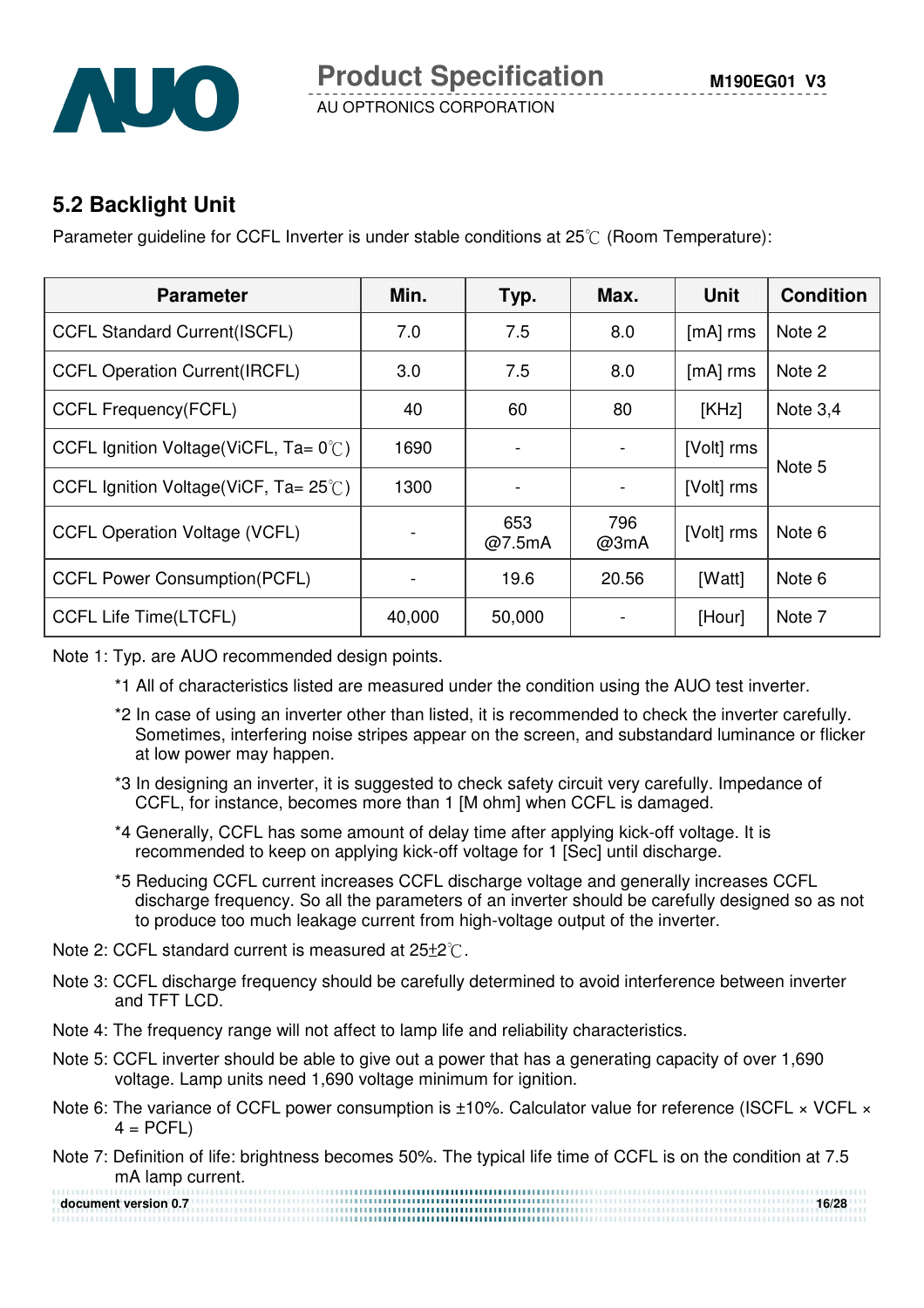

### **6. Signal Characteristic**

### **6.1 Pixel Format Image**

Following figure shows the relationship of the input signals and LCD pixel format.



**document version 0.7** 17/28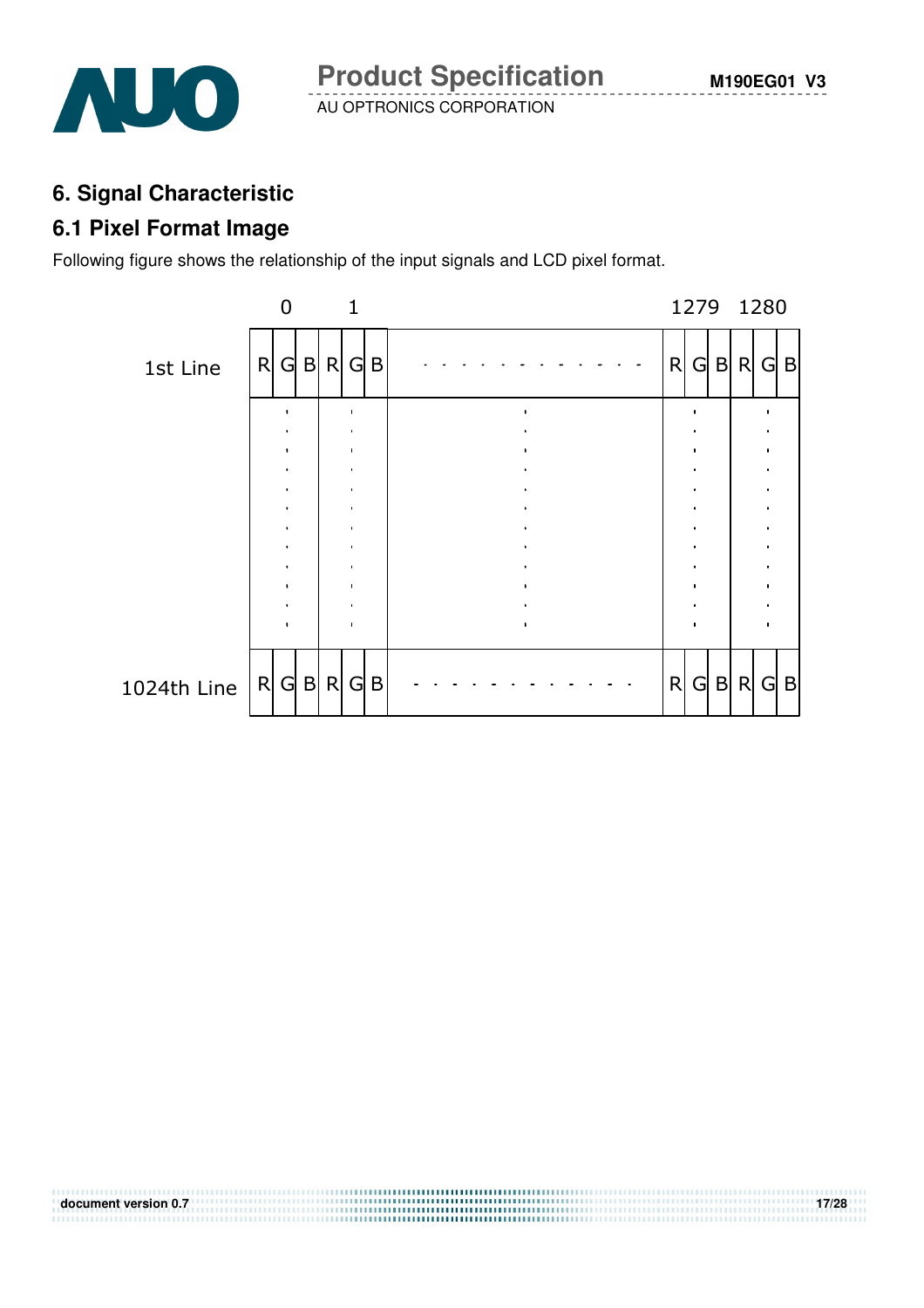

### **6.2 The Input Data Format**



**document version 0.7** 18/28

Note1: Normally, DE, VS, HS on EVEN channel are not used. Note2: Please follow VESA. Note3: 8-bit in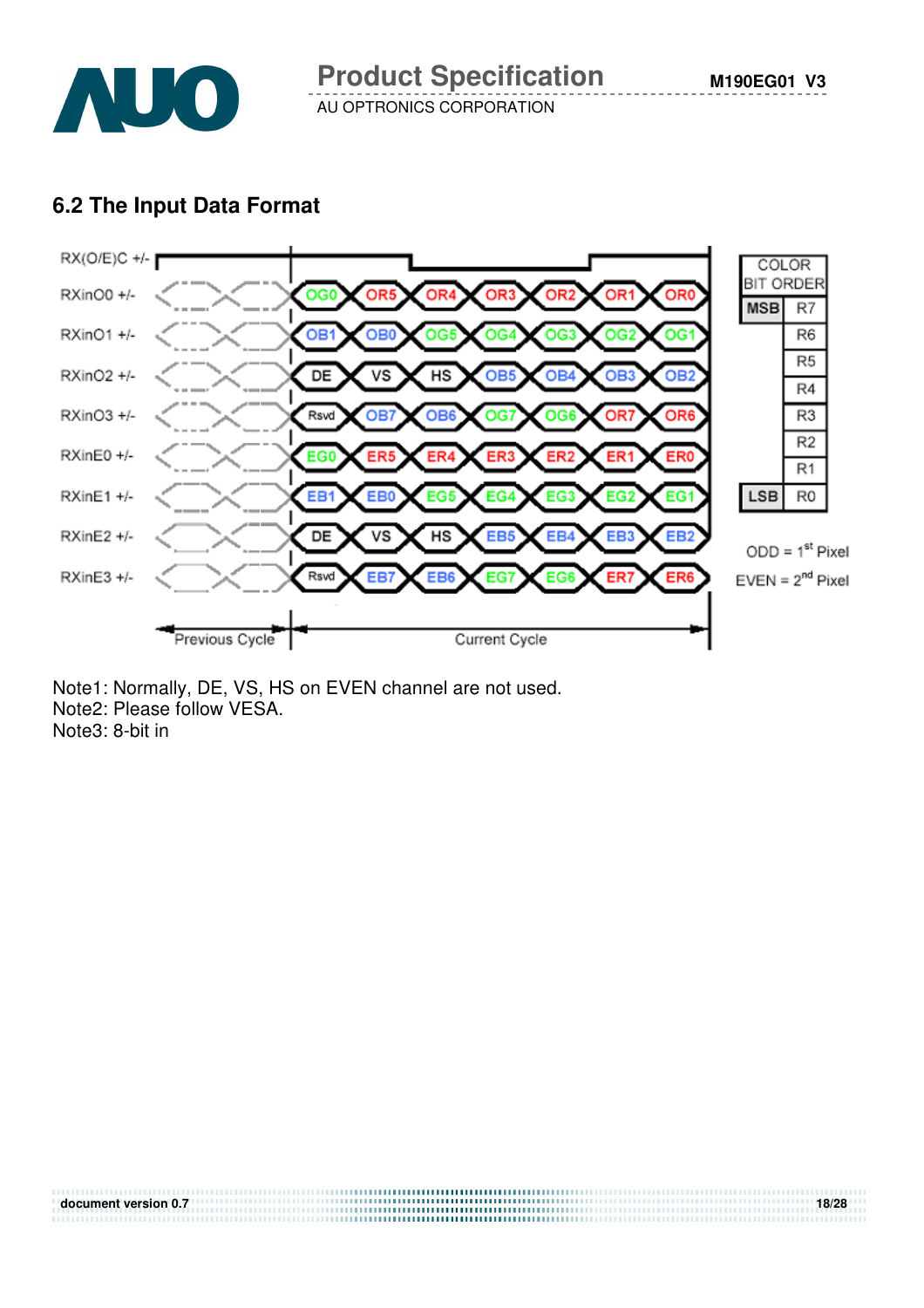

# **6.3 Signal Description**

The module using a pair of LVDS receiver SN75LVDS82(Texas Instruments) or compatible. LVDS is a differential signal technology for LCD interface and high speed data transfer device. Transmitter shall be SN75LVDS83(negative edge sampling) or compatible**.** The first LVDS port(RxOxxx) transmits odd pixels while the second LVDS port(RxExxx) transmits even pixels.

|                | <b>PIN # SIGNAL NAME</b> | <b>DESCRIPTION</b>                                                       |
|----------------|--------------------------|--------------------------------------------------------------------------|
| 1              | RxOIN0-                  | Negative LVDS differential data input (Odd data)                         |
| $\overline{c}$ | RxOIN0+                  | Positive LVDS differential data input (Odd data)                         |
| 3              | RxOIN1-                  | Negative LVDS differential data input (Odd data)                         |
| 4              | RxOIN1+                  | Positive LVDS differential data input (Odd data)                         |
| 5              | RxOIN2-                  | Negative LVDS differential data input (Odd data, H-Sync, V-Sync, DSPTMG) |
| 6              | RxOIN2+                  | Positive LVDS differential data input (Odd data, H-Sync, V-Sync, DSPTMG) |
| 7              | <b>VSS</b>               | Power Ground                                                             |
| 8              | RxOCLKIN-                | Negative LVDS differential clock input (Odd clock)                       |
| 9              | RxOCLKIN+                | Positive LVDS differential clock input (Odd clock)                       |
| 10             | RxOIN3-                  | Negative LVDS differential data input (Odd data)                         |
| 11             | RxOIN3+                  | Positive LVDS differential data input (Odd data)                         |
| 12             | RxEIN0-                  | Negative LVDS differential data input (Even data)                        |
| 13             | RxEIN0+                  | Positive LVDS differential data input (Even data)                        |
| 14             | <b>VSS</b>               | Power Ground                                                             |
| 15             | RxEIN1-                  | Negative LVDS differential data input (Even data)                        |
| 16             | $RxEIN1+$                | Positive LVDS differential data input (Even data)                        |
| 17             | <b>VSS</b>               | Power Ground                                                             |
| 18             | RxEIN2-                  | Negative LVDS differential data input (Even data)                        |
| 19             | RxEIN2+                  | Positive LVDS differential data input (Even data)                        |
| 20             | RxECLKIN-                | Negative LVDS differential clock input (Even clock)                      |
| 21             | RxECLKIN+                | Positive LVDS differential clock input (Even clock)                      |
| 22             | RxEIN3-                  | Negative LVDS differential data input (Even data)                        |
| 23             | RxEIN3+                  | Positive LVDS differential data input (Even data)                        |
| 24             | <b>VSS</b>               | Power Ground                                                             |
| 25             | <b>VSS</b>               | Power Ground                                                             |
| 26             | <b>NC</b>                | No Connection (for AUO test)                                             |
| 27             | <b>VSS</b>               | Power Ground                                                             |
| 28             | <b>VCC</b>               | +5.0V Power Supply                                                       |
| 29             | <b>VCC</b>               | +5.0V Power Supply                                                       |
| 30             | <b>VCC</b>               | +5.0V Power Supply                                                       |

**document version 0.7** 19/28<br> **document version 0.7**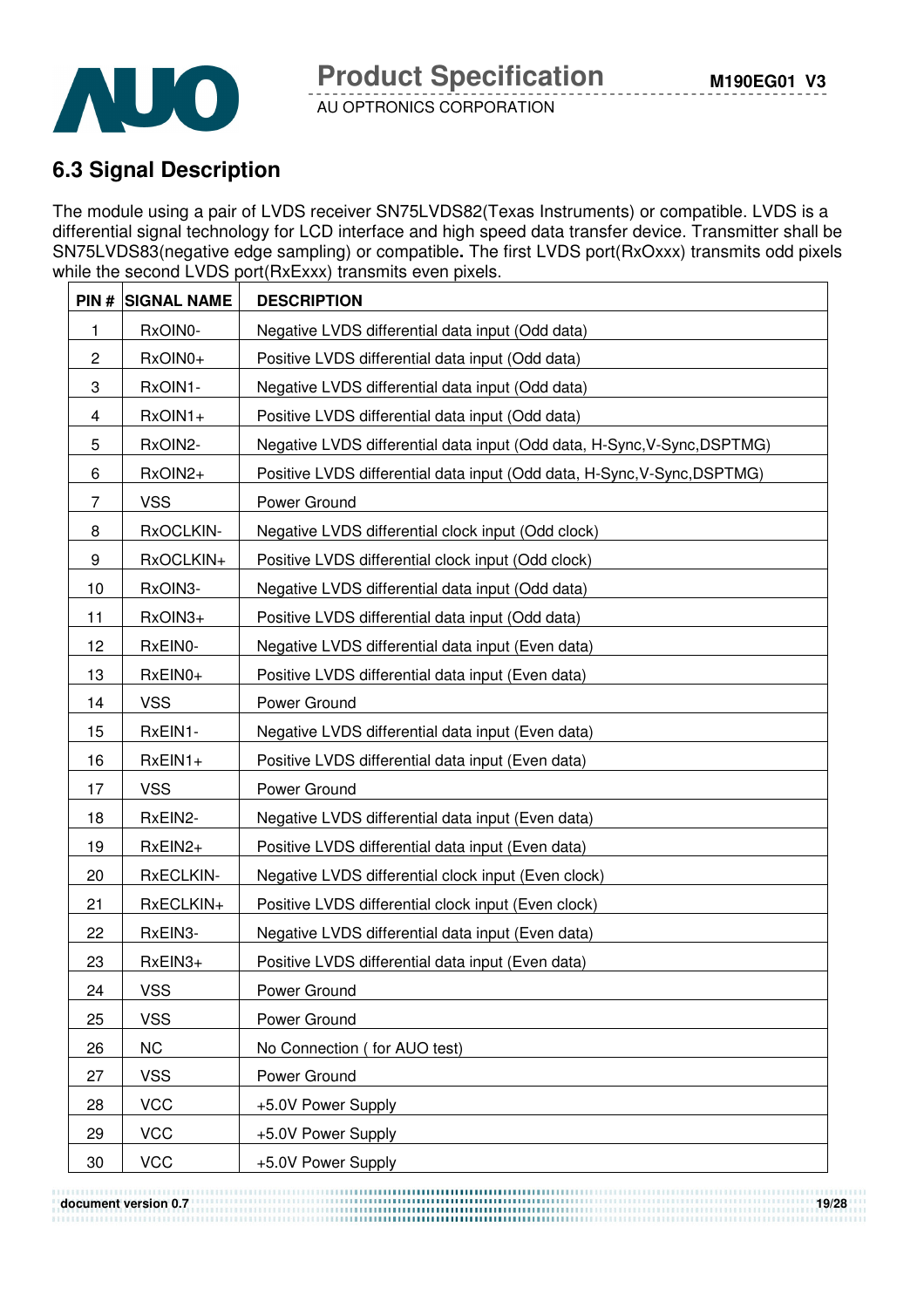

Note1: Start from left side



Note2: Input signals of odd and even clock shall be the same timing. Note3: Please follow PSWG.

# **6.4 Interface Timing**

#### **6.4.1 Timing Characteristics**

Basically, interface timings described here is not actual input timing of LCD module but output timing of SN75LVDS82DGG (Texas Instruments) or equivalent.

| Item       |              | Symbol   | Min  | Typ  | Max  | Unit       |
|------------|--------------|----------|------|------|------|------------|
| Data CLK   |              | Tclk     | 30   | 54   | 83   | <b>MHz</b> |
| H-section  | Period       | Th       | 720  | 844  | 1024 | Tclk       |
|            | Display Area | Tdisp(h) | 640  | 640  | 640  | Tclk       |
| V-section. | Period       | Tv       | 1035 | 1066 | 2048 | Th         |
|            | Display Area | Tdisp(v) | 1024 | 1024 | 1024 | Th         |
| Frame Rate |              |          | 50   | 60   | 75   | Hz         |

Note : DE mode only

**document version 0.7 20/28**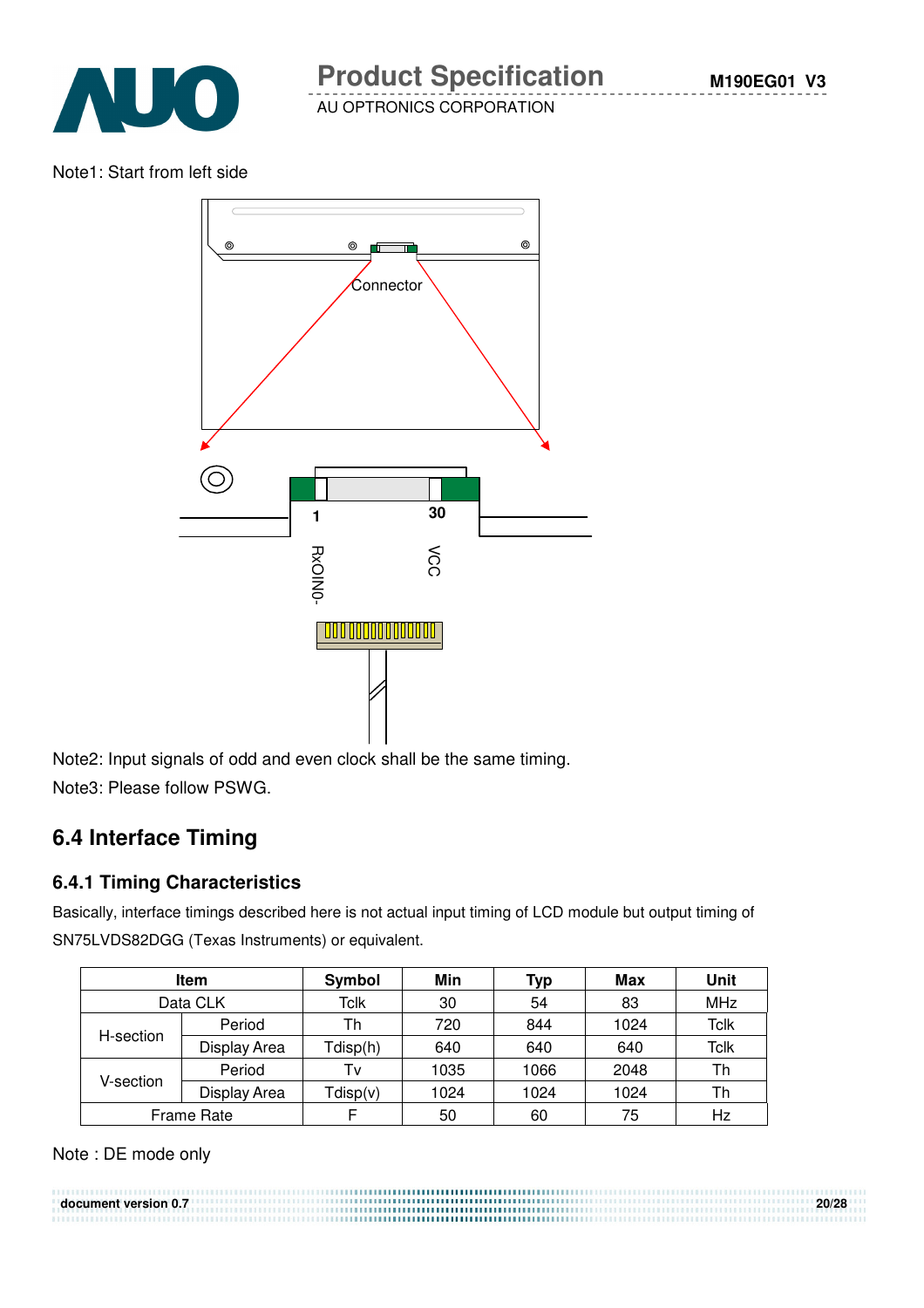

#### **6.4.2 Timing Digram**

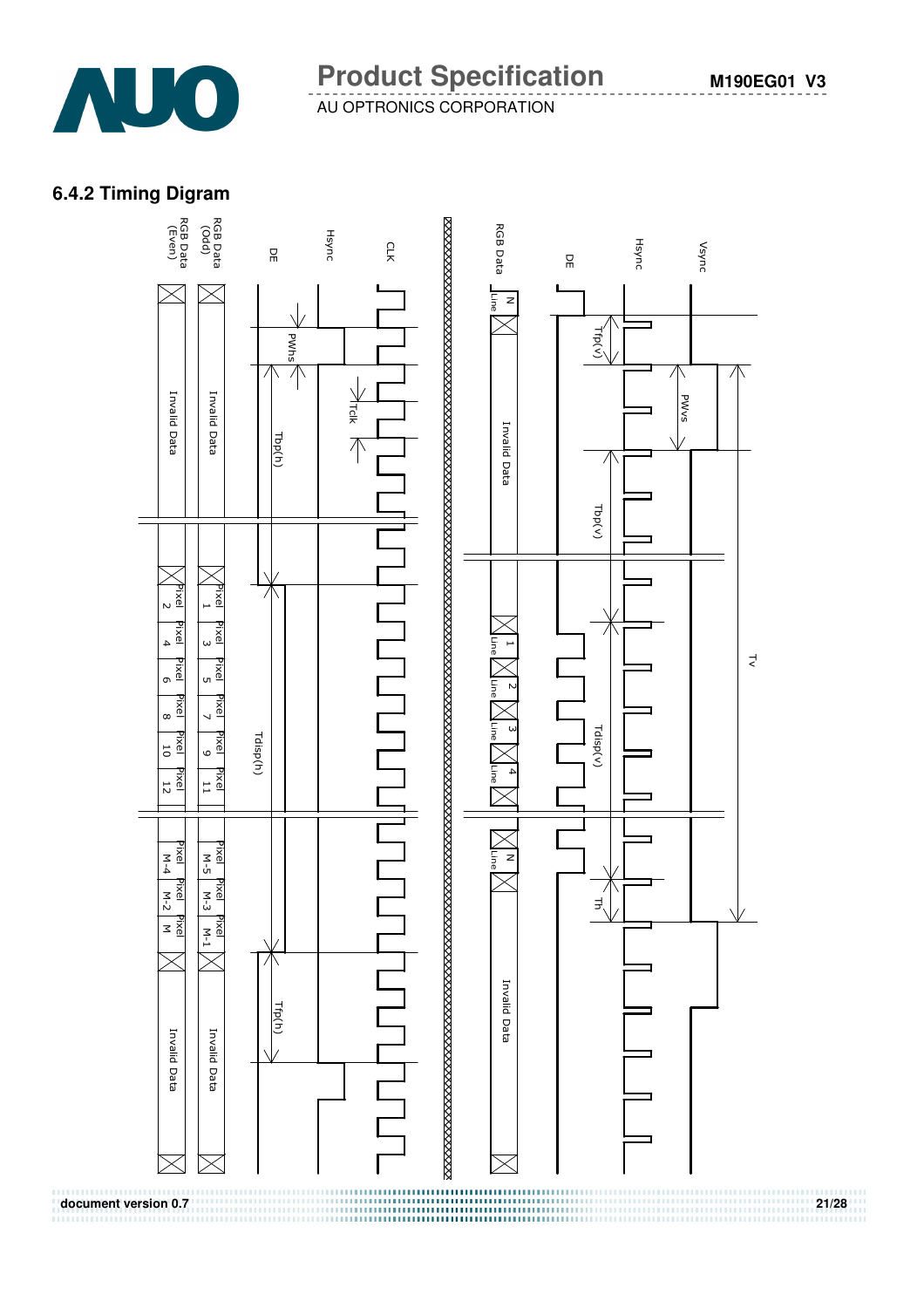

### **6.5 Power ON/OFF Sequence**

VDD power and lamp on/off sequence is as follows. Interface signals are also shown in the chart. Signals from any system shall be Hi-Z state or low level when VDD is off.



#### **Power Sequence Timing**

| <b>Parameter</b> |      | <b>Value</b>                 | <b>Unit</b>    |      |
|------------------|------|------------------------------|----------------|------|
|                  | Min. | Typ.                         | Max.           |      |
| T1               | 0.5  | $\blacksquare$               | 10             | [ms] |
| T <sub>2</sub>   | 0    | $\overline{a}$               | 50             | [ms] |
| T <sub>3</sub>   | 200  | -                            | $\blacksquare$ | [ms] |
| T <sub>4</sub>   | 200  | $\qquad \qquad \blacksquare$ | -              | [ms] |
| T <sub>5</sub>   | 0    | 16                           | 50             | [ms] |
| T6               |      | -                            | 10             | [ms] |
| T7               | 500  |                              |                | [ms] |

**document version 0.7 22/28**

Note: The values of the table are follow VESA.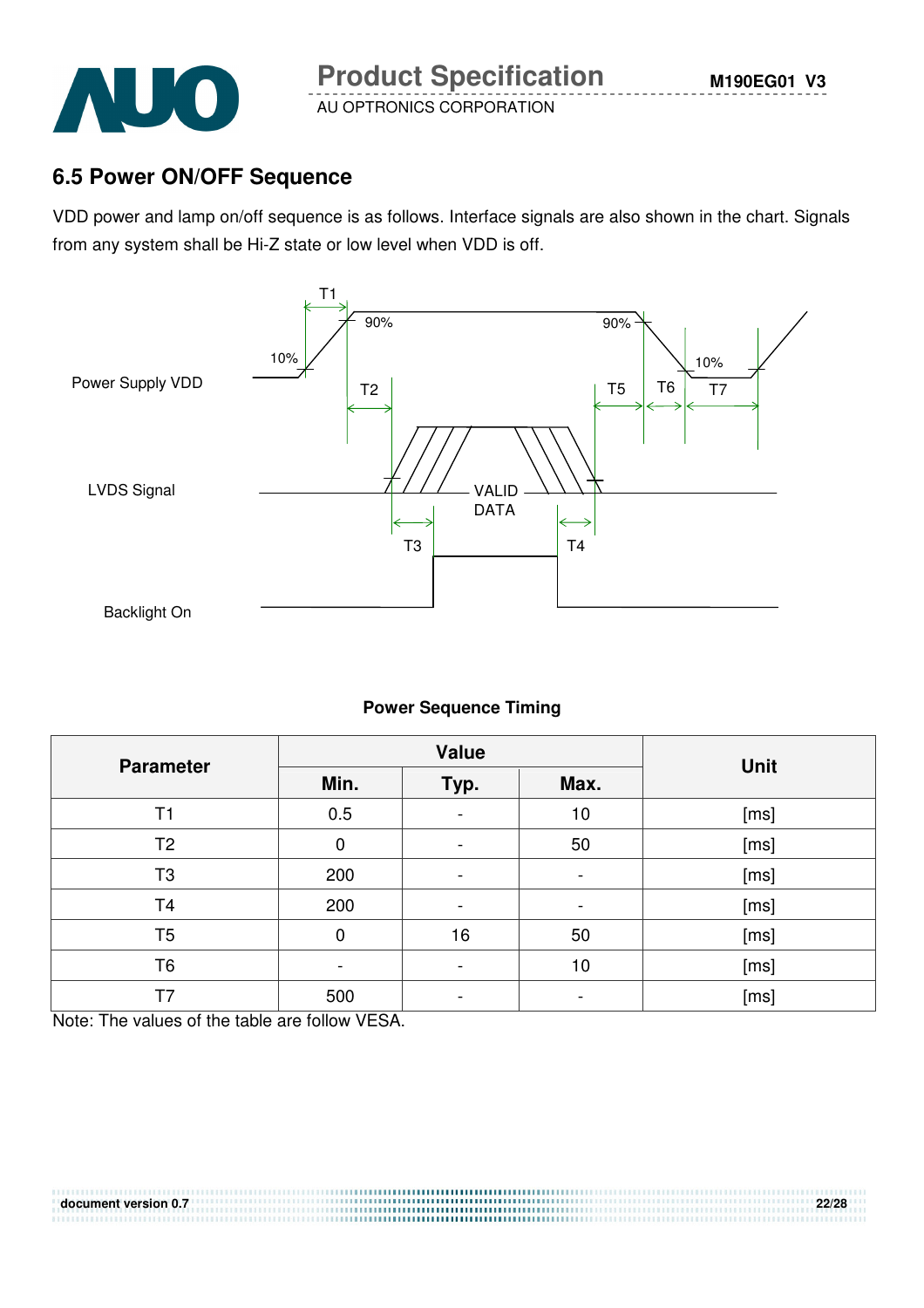

# **7. Connector & Pin Assignment**

Physical interface is described as for the connector on module.These connectors are capable of accommodating the following signals and will be following components.

# **7.1 TFT LCD Module**

#### **7.1.1 Connector**

| Connector Name / Designation      | Interface Connector / Interface card |
|-----------------------------------|--------------------------------------|
| Manufacturer                      | JAE or compatible                    |
| <b>Type Part Number</b>           | FI-XB30SSL-HF15                      |
| <b>Mating Housing Part Number</b> | FI-X30HL                             |

#### **7.1.2 Pin Assignment**

| Pin#             | <b>Signal Name</b> | Pin#            | <b>Signal Name</b> |
|------------------|--------------------|-----------------|--------------------|
| 1                | RxOIN0-            | $\overline{c}$  | RxOIN0+            |
| 3                | RxOIN1-            | $\overline{4}$  | $RxOIN1+$          |
| 5                | RxOIN2-            | 6               | RxOIN2+            |
| $\overline{7}$   | <b>VSS</b>         | 8               | RxOCLKIN-          |
| 9                | RxOCLKIN+          | 10              | RxOIN3-            |
| 11               | RxOIN3+            | 12 <sub>2</sub> | RxEIN0-            |
| 13               | RxEIN0+            | 14              | <b>VSS</b>         |
| 15 <sub>15</sub> | RxEIN1-            | 16              | $RxEIN1+$          |
| 17               | <b>VSS</b>         | 18              | RxEIN2-            |
| 19               | $RxEIN2+$          | 20              | <b>RxECLKIN-</b>   |
| 21               | RxECLKIN+          | 22              | RxEIN3-            |
| 23               | RxEIN3+            | 24              | <b>VSS</b>         |
| 25               | <b>VSS</b>         | 26              | <b>NC</b>          |
| 27               | <b>VSS</b>         | 28              | <b>VCC</b>         |
| 29               | <b>VCC</b>         | 30              | <b>VCC</b>         |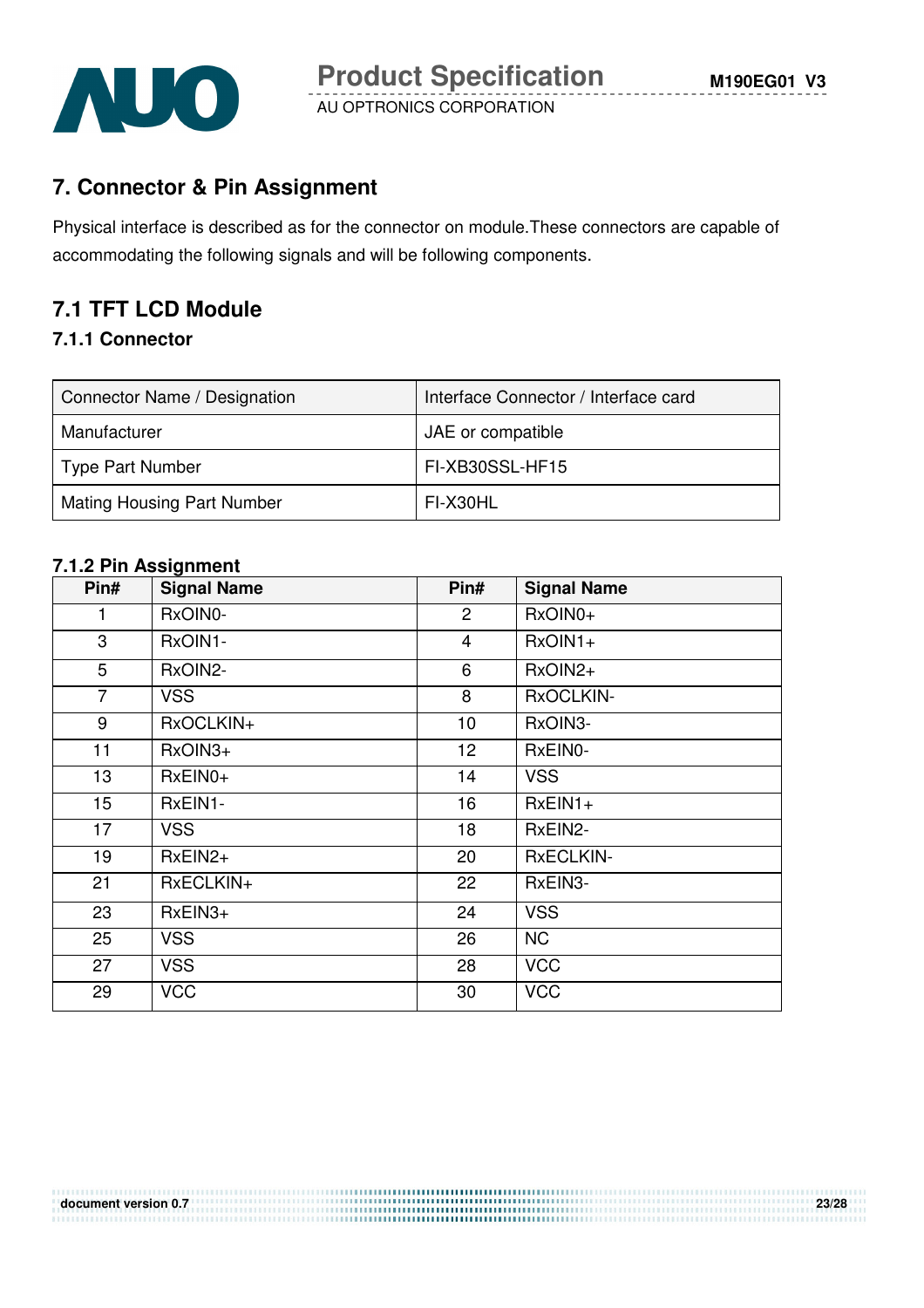

# **7.2 Backlight Unit**

Physical interface is described as for the connector on module. These connectors are capable of accommodating the following signals and will be following components.

| Connector Name / Designation   | Lamp Connector / Backlight lamp |
|--------------------------------|---------------------------------|
| Manufacturer                   | <b>JST</b>                      |
| Type Part Number               | <b>BHSR-02VS-1</b>              |
| <b>Mating Type Part Number</b> | SM02B-BHSS-1-TB                 |

#### **7.2.1 Signal for Lamp connector**

|       | Connector No.   | Pin No. | Input            | Color        | Function            |
|-------|-----------------|---------|------------------|--------------|---------------------|
| Upper | CN1             |         | Hot1             | Pink         | <b>High Voltage</b> |
|       |                 |         | Cold1            | <b>Black</b> | Low Voltage         |
|       | CN <sub>2</sub> |         | Hot <sub>2</sub> | <b>Blue</b>  | High Voltage        |
|       |                 |         | Cold2            | White        | Low Voltage         |

|       | Connector No. | Pin No. | Input            | Color        | Function            |
|-------|---------------|---------|------------------|--------------|---------------------|
| Lower | CN3           |         | Hot1             | Pink         | <b>High Voltage</b> |
|       |               | C       | Cold1            | <b>Black</b> | Low Voltage         |
|       | CN4           |         | Hot <sub>2</sub> | <b>Blue</b>  | High Voltage        |
|       |               | ◠       | Cold2            | White        | Low Voltage         |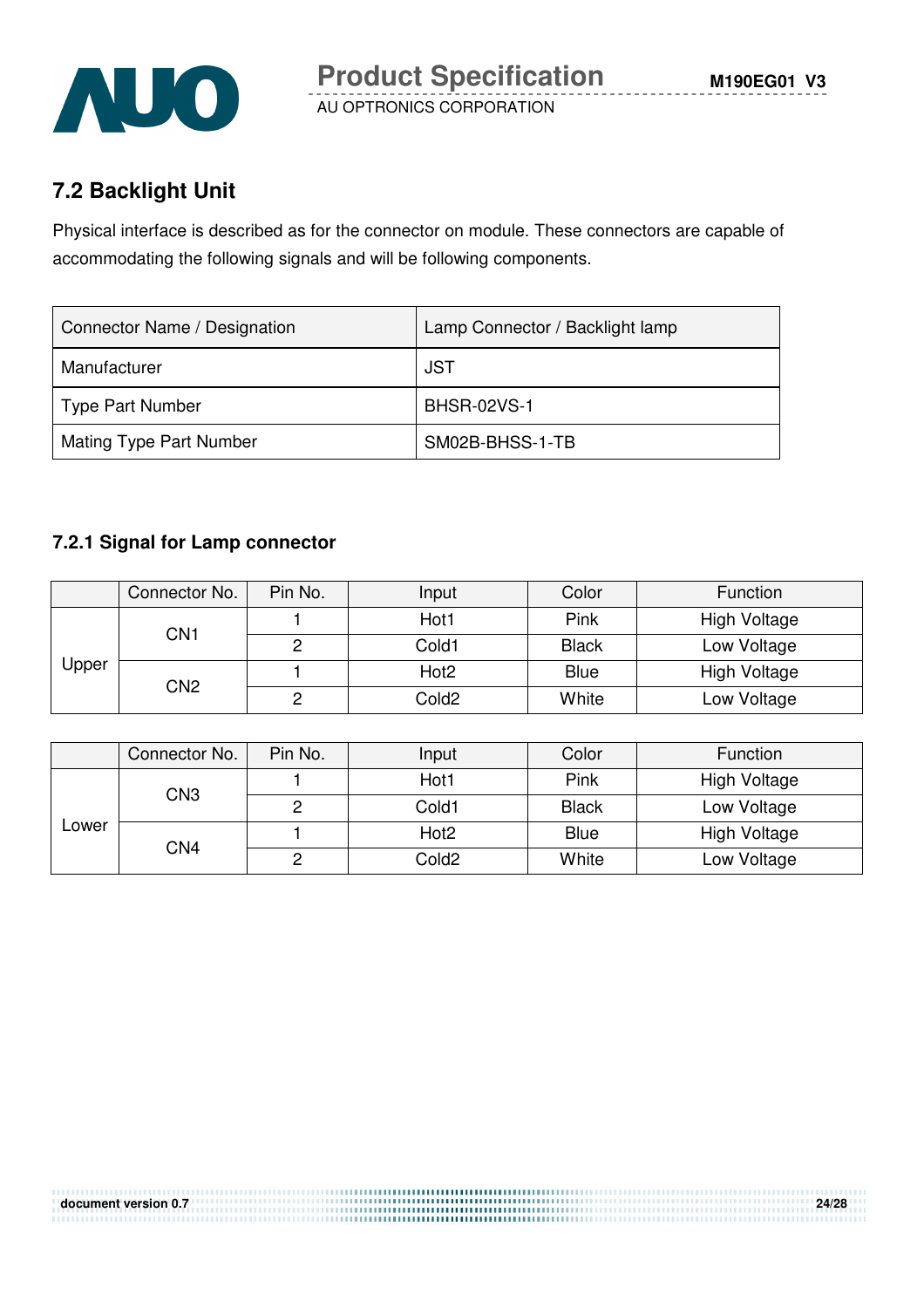## **8. Reliability Test**

Environment test conditions are listed as following table.

| <b>Items</b>                             | <b>Required Condition</b>                                                                                                      | <b>Note</b>    |
|------------------------------------------|--------------------------------------------------------------------------------------------------------------------------------|----------------|
| Temperature Humidity Bias (THB)          | Ta= $50^{\circ}$ C, 80%RH, 300 hours                                                                                           |                |
| High Temperature Operation (HTO)         | Ta= $50^{\circ}$ C, 50%RH, 300 hours                                                                                           |                |
| Low Temperature Operation (LTO)          | Ta= $0^{\circ}$ C, 300 hours                                                                                                   |                |
| High Temperature Storage (HTS)           | Ta= $60^{\circ}$ C, 300 hours                                                                                                  |                |
| Low Temperature Storage (LTS)            | Ta= $-20^{\circ}$ C, 300 hours                                                                                                 |                |
| <b>Vibration Test</b><br>(Non-operation) | Acceleration: 1.5 G<br>Wave: Random<br>Frequency: 10 - 200 - 10 Hz<br>Sweep: 30 Minutes each Axis (X, Y, Z)                    |                |
| <b>Shock Test</b><br>(Non-operation)     | Acceleration: 50 G<br>Wave: Half-sine<br>Active Time: 20 ms<br>Direction: $\pm X$ , $\pm Y$ , $\pm Z$ (one time for each Axis) |                |
| Drop Test                                | Height: 60 cm, package test                                                                                                    |                |
| Thermal Shock Test (TST)                 | $-20^{\circ}$ C/30min, 60 $^{\circ}$ C/30min, 100 cycles                                                                       | 1              |
| On/Off Test                              | On/10sec, Off/10sec, 30,000 cycles                                                                                             |                |
|                                          | Contact Discharge: $\pm$ 8KV, 150pF(330 $\Omega$ ) 1sec,<br>8 points, 25 times/ point.                                         | $\overline{2}$ |
| ESD (ElectroStatic Discharge)            | Air Discharge: $\pm$ 15KV, 150pF(330 $\Omega$ ) 1sec<br>8 points, 25 times/ point.                                             |                |
| <b>Altitude Test</b>                     | Operation:10,000 ft<br>Non-Operation:30,000 ft                                                                                 |                |

- Note 1: The TFT-LCD module will not sustain damage after being subjected to 100 cycles of rapid temperature change. A cycle of rapid temperature change consists of varying the temperature from  $-20^{\circ}$  to 60 $^{\circ}$ C, and back again. Power is not applied during the test. After temperature cycling, the unit is placed in normal room ambient for at least 4 hours before power on.
- Note 2: According to EN61000-4-2 , ESD class B: Some performance degradation allowed. No data lost. Self-recoverable. No hardware failures.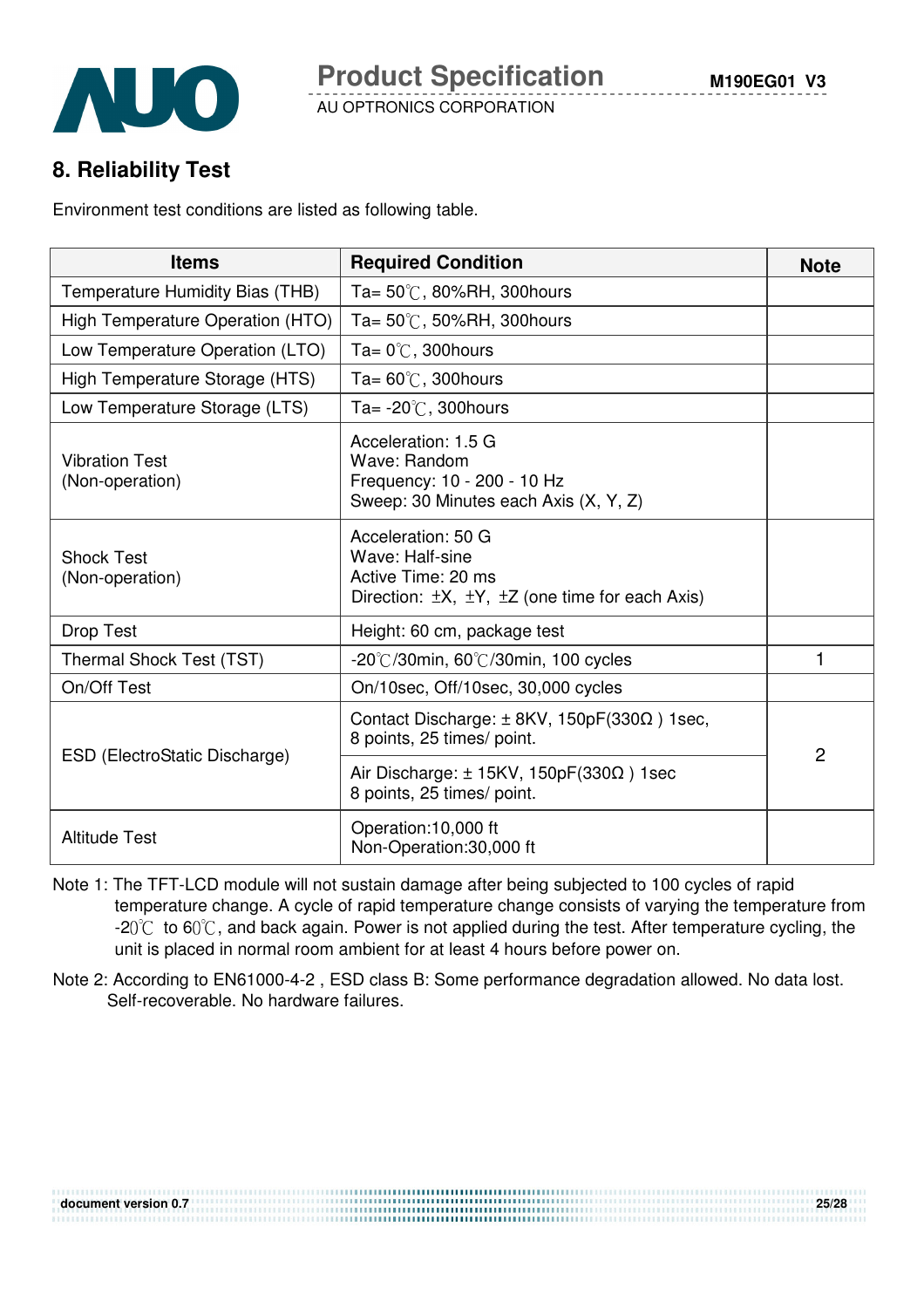

# **9. Shipping Label**

The shipping label format is shown as below.



**document version 0.7** 26/28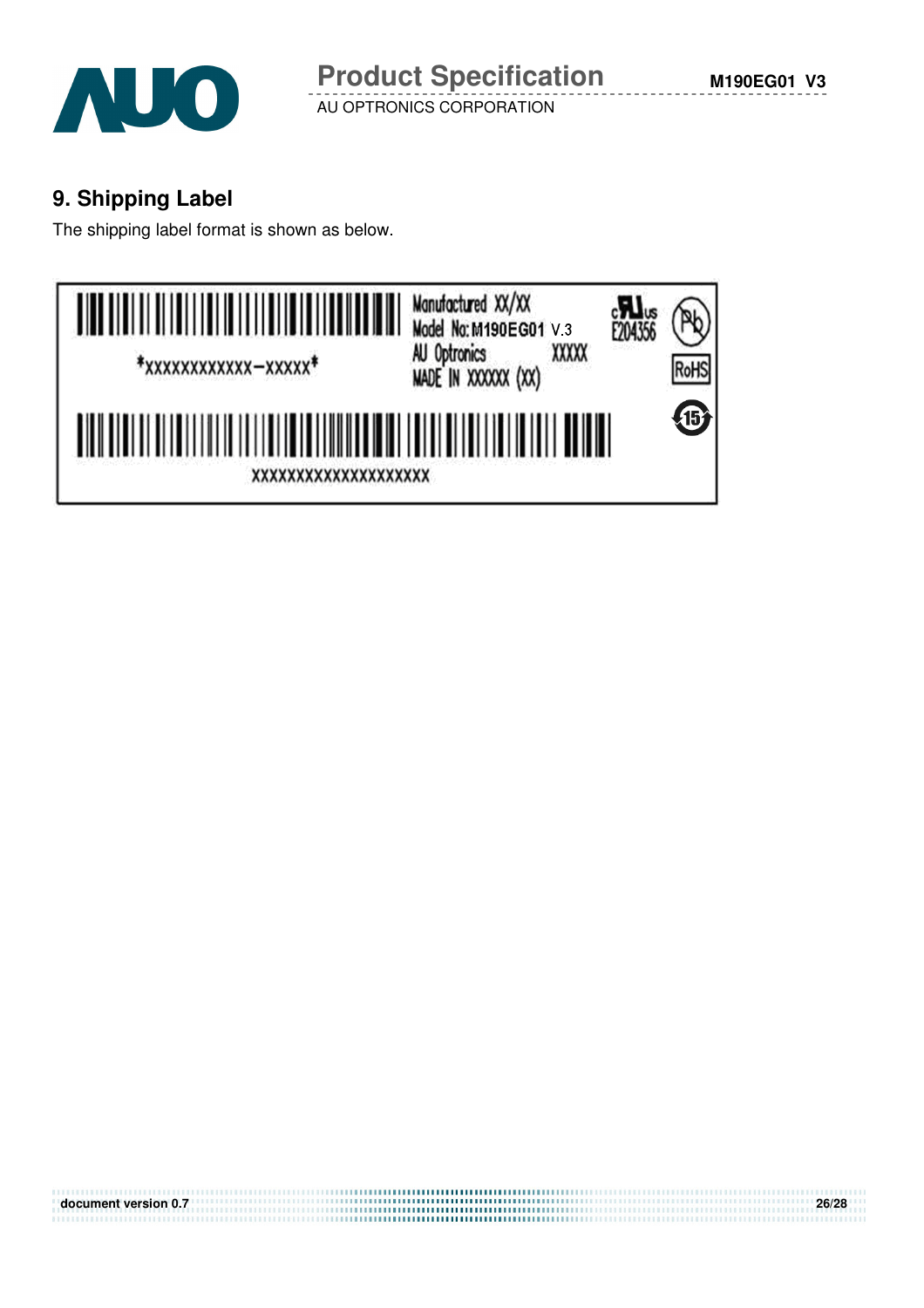# **10. Mechanical Characteristic**